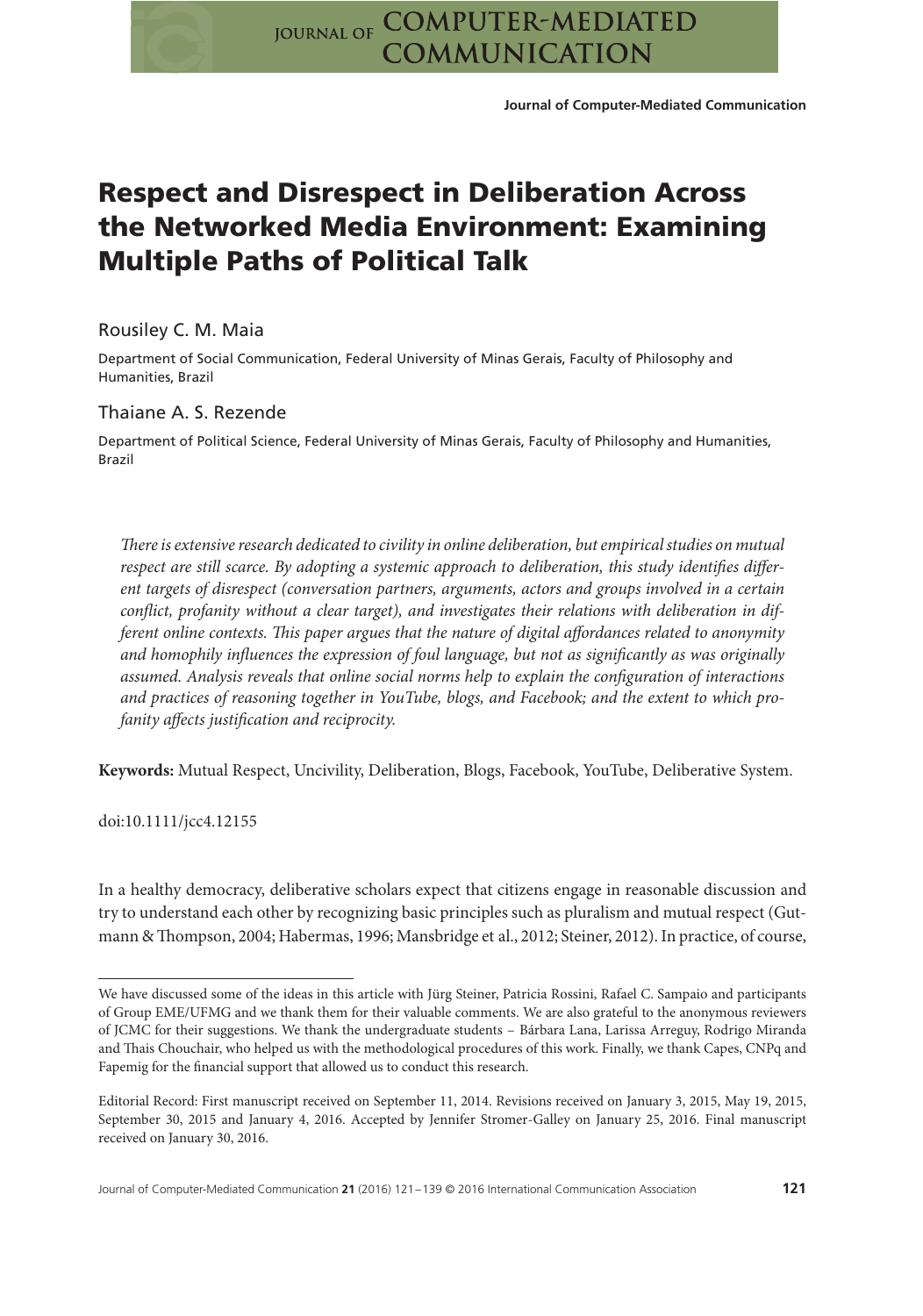people have to deal with hatred, intergroup hostility, and personal enmity in pluralist societies divided by race, ethnicity, sexual orientation, religion, and so forth. Thus, offences and attacks are likely to be found in distinct contexts. This study aims to explore conditions under which mutual respect exists for online deliberation across various digital settings. We ask how disrespect, which is addressed to different targets, occurs in YouTube, blogs, and Facebook; and we analyse how this behaviour relates to other deliberative dimensions like justification and reciprocity.

While the systemic approach to deliberation has recently been provoking a lively debate, Mansbridge and colleagues (2012, p. 9) solely inquire into the role of "partisan media"; and they do not engage with the literature on interconnected media environment. In the digital era, some of the prominent forms of everyday talk and public engagement occur through diverse computer-based channels of communication. Studies on online deliberation have developed an ever more systematic analysis and have brought careful empirical evidence to warrant their claims (Coleman & Moss, 2012; Dahlberg, 2007; Janssen & Kies, 2005; Kies, 2010; Kim, 2011; Strandberg & Grönlund, 2014; Stromer-Galley, 2003; Stromer-Galley & Wichowski, 2011). Yet, most of these studies have been restricted to one forum, a type of institution or a single platform; and thus comparative studies across online settings remain underdeveloped. This study contributes to fill this gap. Looking at online discussions on the same topic, it unpacks platform designs and affordances as well as norms and cultures of communication in a collaborative user-generated online video platform (YouTube); a setting for discussing issues of common interest (Blogs) and a social networking site in which users usually interact with individuals from their network of friends, relatives, coworkers, and so forth (Facebook). This study then contributes to the most recent research on online deliberation that stresses "context and medium matter" for shaping conversation and deliberative behavior (Stromer-Galley, Bryant & Bimber, 2015; see also Grönlund, Bächtinger, & Setälä, 2014; Halpern & Gibbs, 2013).

Whereas benefiting from prior scholarship on civility in digital environment (Anderson, Brossard, Xenos, & Ladwig, 2014; Coe, Kenski & Rains, 2014; Hill & Hughes, 1998; Hurrell, 2005; Ng & Detenber, 2005; Papacharissi, 2004; Rowe, 2014), this study taps into the concept of mutual respect. We argue that the criterion of mutual respect, which is more directly linked to a person's moral and social worth (Gutmann & Thompson, 2004; Habermas, 1995; Mansbridge et al., 2010; Steiner, 2012; Testa, 2012), allows scholars and practitioners to make important distinctions of targets of profanity; and this offers a more nuanced and comprehensive understanding of what is at stake in the conflict. This study thus contributes to advance a novel analytical perspective for empirically assessing offenses and attacks in processes of deliberation.

To develop our study, we focus on an event that aroused indignation and broad mobilization in Brazilian society: a racist and homophobic statement made by Federal Congressman Jair Bolsonaro during a TV program. Findings suggest that the nature of digital affordances related to anonymity and homophily influences the expression of foul language, but not as significantly as was originally assumed. Disrespect on a personal level has a more deleterious impact on deliberation than offenses to others' opinions; and contrary to general perceptions, we find that disrespectful commenters are more likely to justify their claims than respectful commenters.

The first part of this paper briefly surveys the concept of mutual respect in deliberation, the role of everyday political discussion and the view of a networked media environment. Next, we characterize how the "Preta Gil and Bolsonaro" event prompted a public debate. Following this, we describe our method and examine the aspects of anonymity and heterogeneity in YouTube, blogs, and Facebook that shape users' expressions of foul language; as well as relations between this behavior and justification and reciprocity. The final section presents the conclusions and assesses the study's limitations and implications for future work.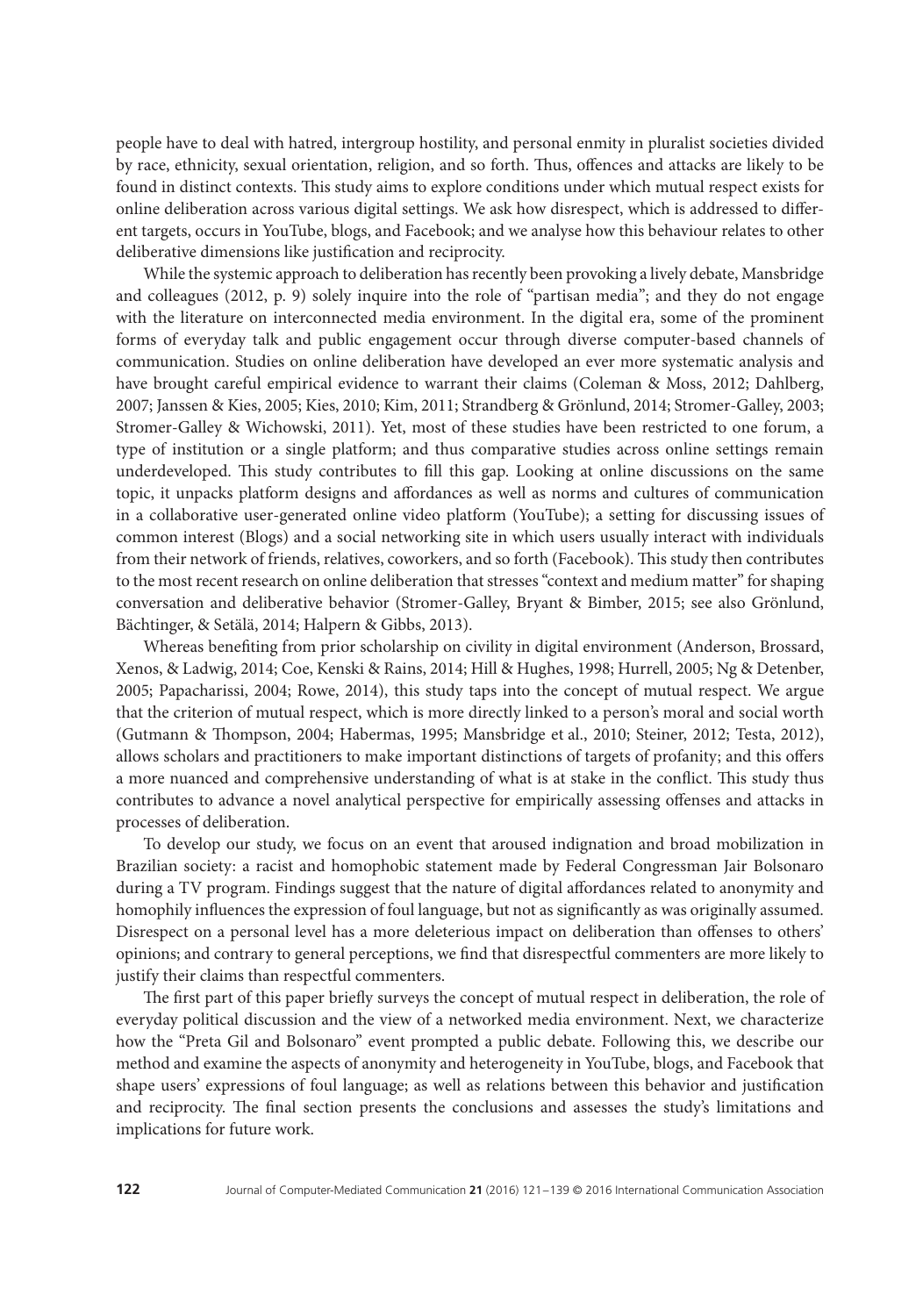# **Theory and Research Questions: Respect in deliberation across digital environments**

In this paper, we have chosen to delve into the notion of "respect" instead of "civility," which is more widely used in political communication research. Previous studies have looked at how anonymity encourages flaming (Hill & Hughes, 1998) and some have researched the role of moderation in developing, maintaining and enforcing norms of civil discourse (Hurrell, 2005). Others have examined the impacts of impoliteness and uncivility on users' perception and intentions to participate in political discourse (Ng & Detenber, 2005; Papacharissi, 2004; Rowe, 2014). Other studies have investigated the effects of online incivility toward particular topics (Coe, Kenski & Rains, 2014) and opinion polarization (Anderson et al., 2014).

Civility is obviously an important part of social interactions in democratic contexts. We believe the notion of "mutual respect" contributes to scholarship in this field. By enabling identification of distinct targets of profanity, this concept produces insights into various levels of disrespect and contributes to our understanding of different types of conflict (Gutmann & Thompson, 2004; Mansbridge et al., 2010). Before exploring this question, we need to clarify the much-debated concept of civility.

A number of scholars attempt to distinguish between "civility" and "politeness" or "courtesy." The key argument is that the types of behavior associated with "politeness" and "proper manners" can be elite-driven and function as instruments for exclusion, despite creating the appearance of inclusiveness (Orbach, 2012, p. 447; Papacharissi, 2004). Furthermore, the behaviors labeled as "polite" could lead to a suppression of disagreement, and conformity to widely accepted views (Orbach, 2012; Papacharissi, 2004; Schudson, 2008).

In response to these difficulties, Papacharissi (2004, p. 262) has distinguished between politeness, defined as "interaction that flows smoothly" related to etiquette and formality, and civility, specified as type of interactions that "strengthens our relationship with each other and our ties to democracy" (Papacharissi, 2004, p. 263). Papacharissi tracks the relationships between civility and dialogue in the public sphere; and civility as a support of citizenship, conceived as tie that links the individual to a larger political community. Nevertheless, in this context, it seems unclear what type of mutual moral obligation is required in an interaction that "fosters democratic goals" (Papachirissi, 2004, p. 262) or that shows "respect for the collective traditions of democracy" (Papachirissi, 2004, p. 260).

While the notion of civility has a broader origin, seen as the associational life articulating the civil society and the state, the notion of respect is more directly related to a person's moral and social worth within a communication-community. For the purpose of this paper, we find it theoretically and empirically promising to analyze mutual respect by distinguishing between respect for other persons and respect for arguments (Bohman & Richardson, 2009; Steiner, 2012; Testa, 2012). The stance of mutual respect toward a conversation partner is different from the cognitive assessment of opinions, values, and interests. People, while respecting one another as moral arguers, can recognize differences of views or positions that might or might not be morally respectable. The definition of civility does not allow one to make such a distinction. A person can be civil to other persons but not toward opinions and arguments.

Respect for persons involves a set of dispositions to act (and to refrain from acting) in order to recognize others as moral agents and competent and "intelligent" interlocutors (Bohman & Richardson, 2009). This idea involves an important Kantian component, as we owe every person the recognition and respect of his or her status as a morally responsible agent. Habermas (1995, 1996) recasts this concept as the agent's capacity to participate in public deliberation; to raise and defend claims discursively, or more precisely, to engage in what he calls the "discursive will-formation." It is important to keep in mind that in the Habermasian theoretical framework, the notion of respect cannot be solely derived from the ontological concept of a person, but it comes into play as the result of historical development. For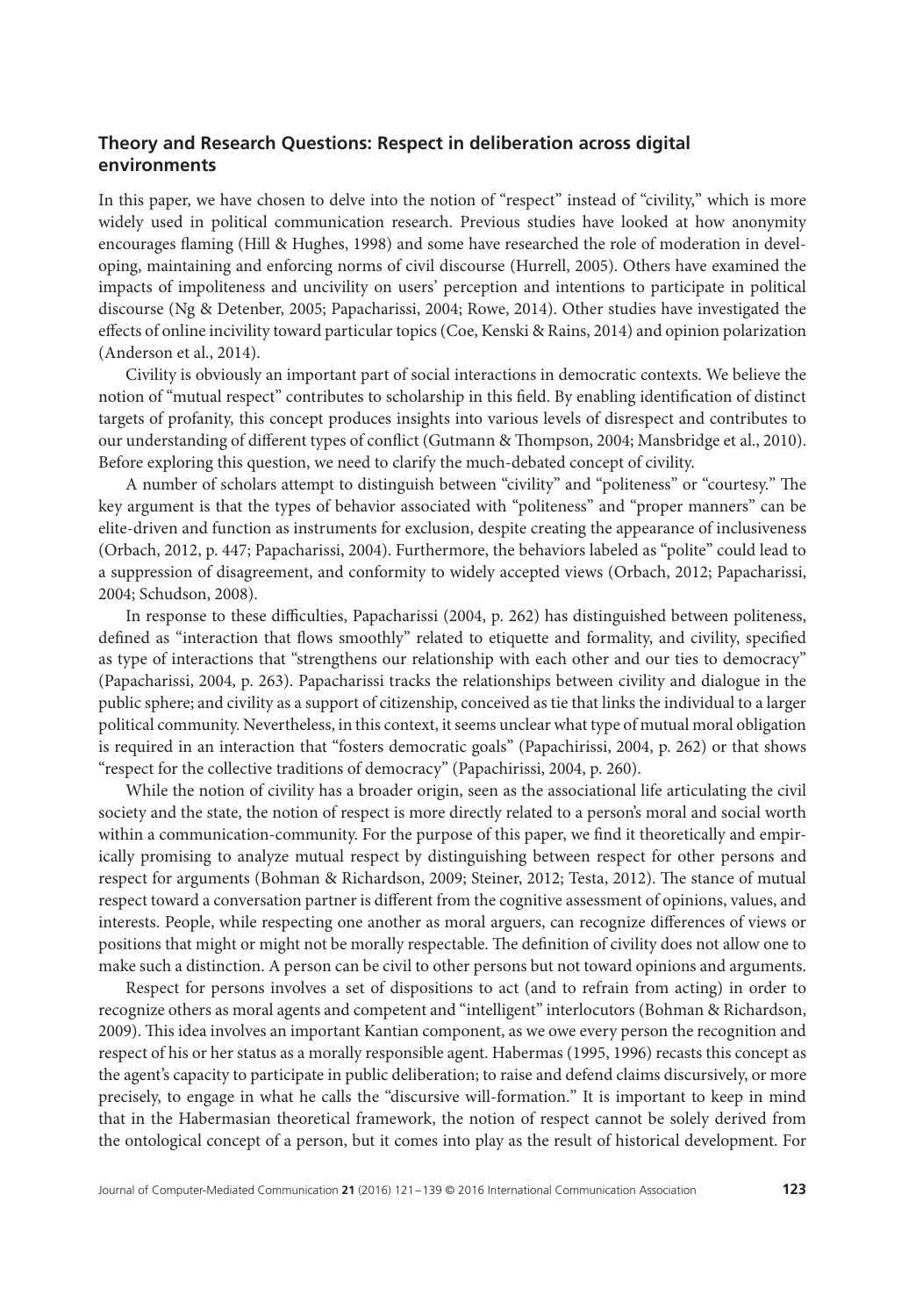example, being accorded rights is crucial for granting the individual the status of a fully-fledged citizen; for recognizing that one' s participation in decision-making counts as being legitimate; and for ensuring real opportunities for an individual to fully engage in collective or personal self-determination.

For deliberative processes, Mansbridge et al. (2010, p. 2–3) argue that "participants should treat one another with mutual respect and equal concern. They should listen to each other and give reasons to one another which they think the others can comprehend and accept." Gutmann and Thompson claim that "Mutual respect requires more than toleration or a benign attitude toward others. It requires a favorable attitude toward and constructive interaction with people with whom one reasonably disagrees when those persons are similarly willing and able to adopt such an attitude" (Gutmann & Thompson, 2004, p. 151).

Respect for arguments is a distinct matter. When it comes to reflecting together on their preferences, values and interests, participants often face some differences that they might or might not consider respectable. As Gutmann and Thompson have put it "much of moral disagreement will persist even among good-willed and intelligent people" (2004, p. 151). There will always be views – such as commitments related to racism, homophobia, xenophobia, for example – that we do not consider respectable; and this is not a bad thing in itself (Testa, 2012).

To recognize the merit of certain claims, we endorse Rostbøll's (2011, p. 12) argument built on the Habermasian position that respect, as a practical matter, should not be placed outside the process of public deliberation. As this scholar observes, "we cannot know how to live on mutually respectful terms without engaging in common deliberation" (Rostbøll, 2011, p. 21). While we need a minimum commitment to respect others before we enter into deliberation, we only know what respect means and implies in particular situations when we gain concrete insight, as is determined in common deliberation by the affected parties.

This study hypothesizes that the *manner* in which disrespect is presented produces different effects on deliberation. Since profanity can address diverse objects, little is known about how this behaviour is related to deliberation in distinct contexts. We depart from the premise that "context and medium matter" (Grönlund, Bächtinger & Setälä, 2014; Stromer-Galley, Bryant & Bimber, 2015). Previous research has suggested that anonymity in online settings is likely to encourage verbal attacks and insults (Hill & Hughes, 1998; Janssen & Kies, 2005; Papacharissi, 2004; Rowe, 2014). Douglas and McGarty (2001) identified the importance of an in-group audience for the expression of stereotypical views in digital settings. When participants are among like-minded partners, they share similar views and are likely to treat one another with mutual respect and equal concern (Gervais, 2014; Mutz, 2006; Sunstein, 2001; Stromer-Galley & Wichowski, 2011). However, the stance of respect may not be extended toward participants who think otherwise or are members of other groups. Furthermore, we should be attentive that disrespect addressed to distinct targets can have varying effects on individuals' motivations to provide justifications for their positions and keep conversation as a reciprocal interaction. With these considerations in mind, we ask: How is disrespect (foul language) influenced by anonymity and homophily in communicative contexts of YouTube, blogs, Facebook (RQ1)? How does disrespect (foul language) relate to other deliberative dimensions like justification and reciprocity (RQ2)?

A caveat is in order. We assume that deliberation is quite demanding, but it can be approached as an episodic practice that takes place in more general interactions and casual conversations. We understand political discussion to be an informal, casual, and spontaneous exchange of views and opinions to express judgments, solve problems, and form conclusions or decisions, without the restrictions of formal procedural rules or a fixed agenda (Conover & Searing, 2005; Laden, 2012; Maia, 2012; Mansbridge, 1999). Moments in which citizens engage in an argumentative exchange do not reflect the standard concept of "deliberation"1. We align our perspective with scholars who adopt Habermas' discourse ethics as grounds for conceiving the deliberative norms as a regulative ideal. While deliberation should meet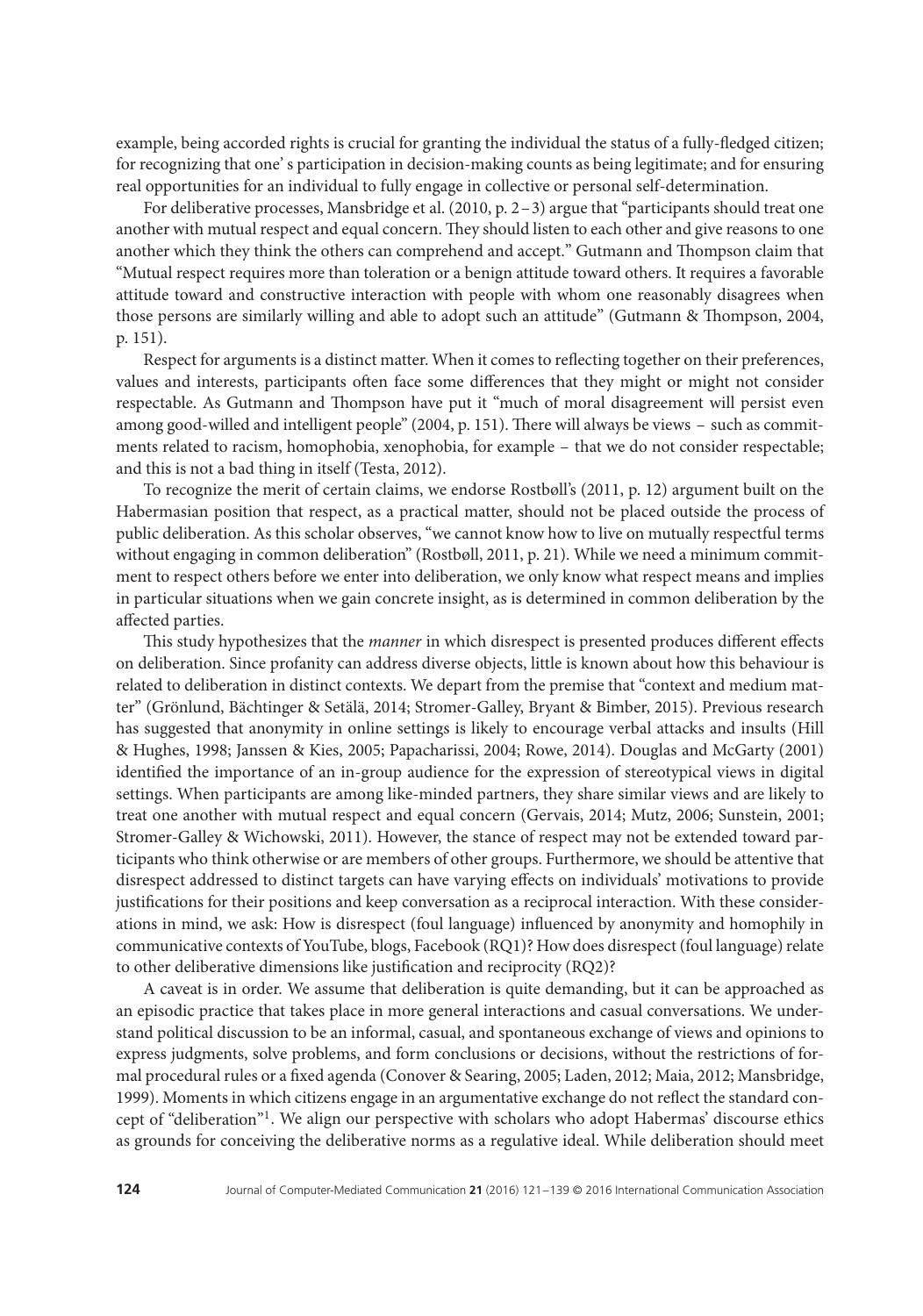several criteria, exchanging reasons in everyday life is a rare phenomenon, and is fragile in face of several threats that can put an end to this practice (Habermas, 1996, p. 323; see also Bächtiger, Niemeyer, Neblo, Steenbergen, & Steiner, 2010; Steiner, 2012). This consideration has motivated us to examine how disrespect is shaped in digital settings characterized by anonymity and homophily, and how this practice relates to the dimensions of justification and reciprocity of deliberation.

### **Research Design and Hypothesis**

Given the abstract character of the mutual respect concept, how can it be operationalized for empirical research? While we cannot do justice to the complexities of the issue at stake, we shall suggest a way of observing lack of respect empirically. To start with, this study has benefited from previous studies on civility that operationalized the use of foul language in discussions, referring to *ad hominem* attacks, aspersion, name calling, pejorative hyperbole, vulgarity, and rhetorical cues that indicate hostility (Coe, Kenski, & Rains, 2014; Papacharissi, 2004). Since our analysis seeks to reappraise the link between disrespect and different targets (Steiner, 2012; Testa, 2012), we distinguish between the use of foul language to address: (i) other participants on a personal level; (ii) other participants' arguments (iii) persons and groups related to the conflict at stake; and (iv) offense without a clear target. As the concept of disrespect is context-dependent, this distinction helps to clarify when hostility and offense imply a direct assault on a person or their opinions and when the attack is addressed to certain groups and collective ways of life.

We developed a two-step strategy to examine the expression of disrespect (foul language) in diverse online settings and to capture the relation of this behavior with the deliberative quality of discussions. First, to dissect the ways in which online discussions are organized in different settings, we look at foul language (dependent variable) and correlations to design platforms that favor (i) identifiability/anonymity and (ii) homophily and heterogeneity of opinions (independent variables).

#### *Anonymyty/identifiability*

Previous studies have shown that anonymity and absence of social cues of participants – such as in regard to gender, race, rank, and so forth – encourage flaming (Hill & Hughes, 1998; Papacharissi, 2004). Anonymity contributes to participants bringing hostility, vulgar words and verbal attacks into a discussion (Janssen & Kies, 2005; Rowe, 2014). Based on these previous studies, we expect that:

**H1:** Comments made in platforms with more anonymity will reflect more foul language than comments in identifiable platforms.

#### *Heterogeneity/homophily*

Interactions among people who share similar political perspectives, beliefs and interests might easily echo their prior perspectives; and these practices are likely to produce a "safe ground" for discussion (Gervais, 2014; Hill & Hughes, 1998; Sunstein, 2001). Exchanges between people who have opposing ideological views are likely to lead to disagreement, which ultimately generates negative emotions, disrespect and aggressive expressions. Thus, we hypothesize that:

**H2:** Comments made in homogeneous platforms will show more respect within groups, but less respect towards other groups as compared to heterogeneous platforms.

Further research is needed to clarify how foul language affects the quality of deliberation. Two criteria are used to assess the effects of disrespect on: (i) the level of justification and (ii) reciprocity. Note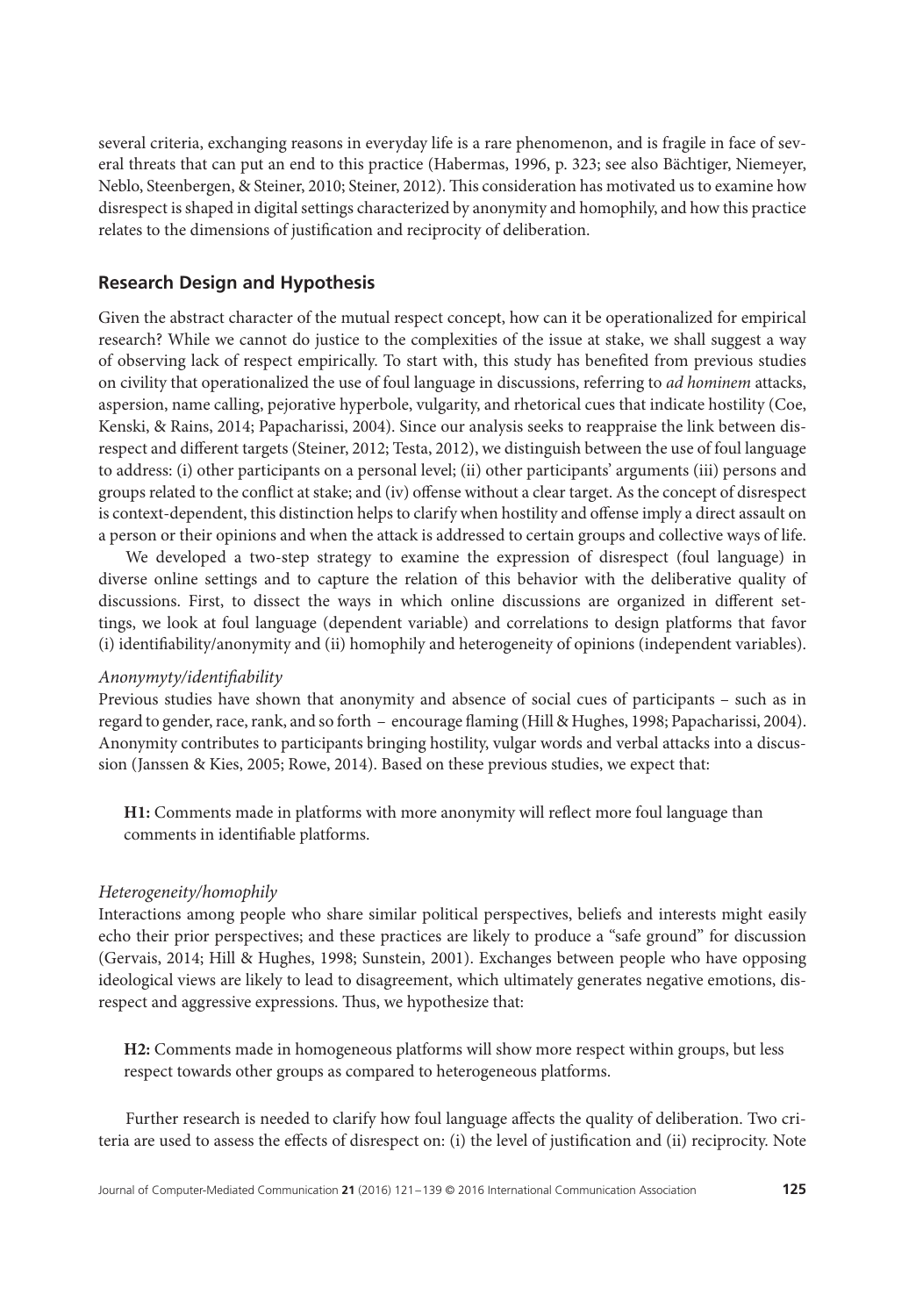that in this part of our research, foul language is considered a predictor (independent variable) of other behaviors.

*Justification* is a crucial dimension of deliberation. Within the Habermasian theoretical framework, participants are expected to explain their claims that are subject to the criticism of all participants and bring warrants to these claims; justification is required to motivate and resolve disputes (Bächtiger et al., 2010; Habermas, 1996; Steiner, 2012). *Reciprocity* is a requisite that indicates participants should listen to others and engage with their arguments (Habermas, 1996, p. 305–306; Kies, 2010, p. 42).

Before we explain our method, we will characterize the environments chosen in this study: YouTube, blogs, and Facebook.

**YouTube**, despite being a private company owned by Google, is essentially public in nature; it encompasses a heterogeneous mix of political positions and massive participation. It is a mostly anonymous environment and participants are only asked to register an e-mail address to log in. In this user-generated online video platform, participants can comment, rate videos, and share, endorse, or contest comments into a network-shaped discussion. Participants are usually aware that they stand before an "imagined 'mass' of ordinary users" (Burgess & Green, 2009, p. 8), including a large number of passive observers.

**Blogs** are usually defined as platforms that feature regular comments related to information and opinions; and frequently have a collaborative modus operandi. Quantitative and qualitative studies have shown that blogs, in spite of their distinct structure and purposes, tend to be spaces for sharing ideas and interpreting issues of common interest; and they are mostly self-referential (Papacharissi, 2010; Thorseth, 2011). Research has shown that bloggers usually form small communities in which members reference other blog entries, as if "a public conversation [is] being carried on in a public square, but involving details of the lives of the people in the small blog community" (Davis, 2013, Kindle Locations 542–551). Usually, bloggers express themselves having their "audience" in mind (Thorseth, 2011, p. 14), and they cautiously produce thoughtful messages, as in a "public pulpit" (Papacharissi, 2010, p. 145).

**Facebook** is a social networking site (SNS) in which users usually interact with individuals from their circle of friends, family, school, work, etc. as well as a network of mutual friends (Grasmuck, Martin, & Zhao, 2009; Stromer-Galley & Wichowski, 2011). This platform offers its users visual tools and descriptive and narrative techniques to create their self-representation; the possibility of blocking the access of certain users to certain parts of their accounts allows people to express differently to distinct audiences; and viewers can traverse this network of publicly displayed connections (Ellison & boyd, 2013; Grasmuck, Martin, & Zhao, 2009). Since individuals tend to adopt a personal-intimate tone while publicly sharing comments, O'Sullivan (2005) has named the posts in Facebook "mass personal communications"; and Papacharissi (2010, p. 143) remarks that users "delineate private space in public domain."

### **Case study**

To develop this study we focus on an event involving the racist and homophobic statements of Federal Congressman Jair Bolsonaro on a TV Show – "Custe o que custar" ("CQC" on Brazil's Band TV), which attracted a large audience<sup>2</sup>. On 28 March 2011, a famous black Brazilian singer, Preta Gil (daughter of another prominent singer and former Minister of Culture, Gilberto Gil) asked Bolsonaro: "If your son fell in love with a black woman, what would you do?" The congressman, who is a former military official known for his extreme right-wing values and antiprogressive causes, replied: "Preta, I am not going to discuss promiscuity. This just won't happen; my children have never lived in a milieu regrettably like yours."

As the congressman spoke on television, what he said had huge repercussion. After the TV show, Preta Gil posted outraged messages on her Twitter account. Jair Bolsonaro claimed in an interview next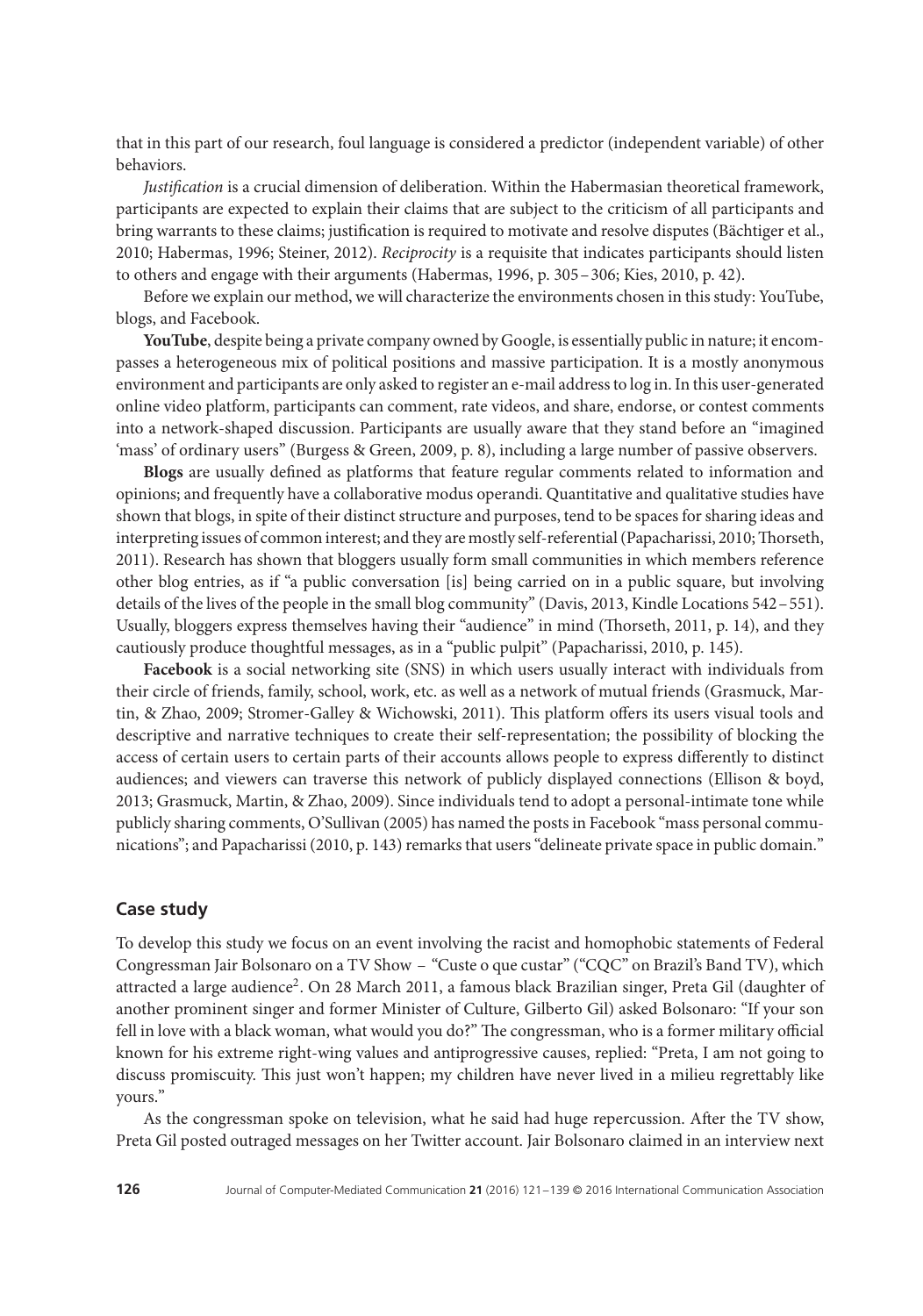morning to have misunderstood the question: "I understood that she was asking me what I would do if my son dated someone who was gay (… ) I'd have replied: 'my son can date any woman, as long as she doesn't behave like you do.' Even if I were a racist, I would not be crazy to say that on television." Since racism is crime in Brazil, the congressman tried to avoid any imputation of racism, but reinforced his position against same-sex relationships.

Brazilian civic and political entities sued the congressman for breach of parliamentary decorum and crime of racial intolerance; and this episode became major news for mainstream media and independent media alike. It provoked abundant discussions across traditional and digital networked environments and prompted mobilizations on Facebook - a movement known as "*Evento Fora Bolsonaro*" ("Event Out With Bolsonaro") that involved 43,808 participants.

This is an appropriate case for analyzing disrespect in deliberation because it explicitly deals with conflicting assertions of identity; and obligations regarding how people should treat each other and find means to live in mutually respectful ways in democratic societies. It evinces the radical character of political representatives who may incentivize a discriminatory sort of behavior; and it taps into claims for recognition of rights and collective ways of living that are recurrently disputed through free debates in the public sphere, including online settings.

# **Method**

*Sample -* We selected three digital environments: a) the YouTube page displaying the "CQC"<sup>3</sup> video; b) Blogs, with cross-cutting views, "Papo de Homem"4 (Man's Talk) or PdH Blog; and a feminist blog "Escreva Lola Escreva"<sup>5</sup> (Write Lola Write) or Lola Blog; c) two Facebook spaces, one protesting the congressman, called "Evento Fora Bolsonaro"<sup>6</sup> ("Event Out With Bolsonaro") or FB Event, and another unofficial page supporting him, "Jair Bolsonaro Page"7 or FB Page. In our study, only Lola Blog demonstrated previous moderation. Identification of gender was not possible in 20.4% of overall comments. The participation of men was higher in most settings: 71% in PdH; 64.1% in Facebook Page; 49.9% in YouTube. Facebook Event and Lola Blog were the platforms where the participation of women was higher than that for men (53.6%; 44.9%). While we consider gender inequality worth investigating, as it continues to be a dimension of political underrepresentation, sorting out implications of gender roles would add greater complexity to the theoretical and analytical framework of this study.

|                   | YouTube       | PdH Blog      | Lola Blog   | FB Event     | FB Page      | Total |
|-------------------|---------------|---------------|-------------|--------------|--------------|-------|
| Research universe | 485           | 162           | 49          | 140          | 610          | 1446  |
| Identifiability   | anonymous     | identifiable  | anonymous   | identifiable | identifiable |       |
| Viewpoints        | heterogeneous | heterogeneous | homogeneous | homogeneous  | homogeneous  |       |

The totality of comments from 29 March 2011, available in the aforementioned platforms, was manually collected. Data collection occurred from 20 September to 20 October 2013. Exceptionally, due to the great number of posts to the FB Page, we chose to only collect comments available on 31 March 2011. In "FB Event," we collected 140 messages because a technical problem obstructed visualization after 8 April 2011. We worked with the universe of aforementioned data.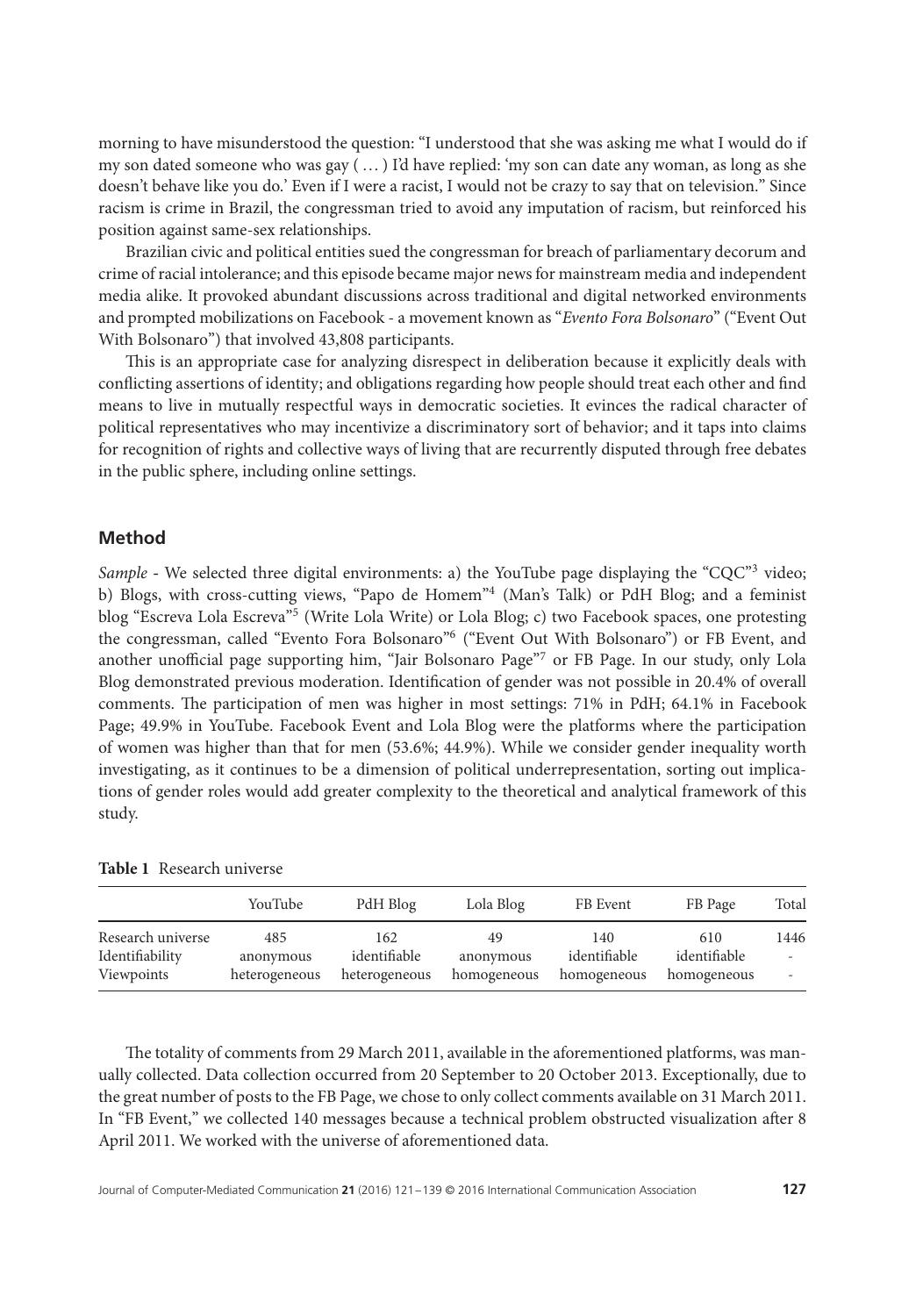## **Procedure**

#### *Operationalization of Variables*

In order to analyze the content of posts and comments, we elaborated an 11-variable codebook. Most of our categories were shaped according to the *Discourse Quality Index* (DQI) (Steiner, 2012) and strategies for operationalizing deliberative criteria in online environments (Janssen, & Kies, 2005; Kies, 2010). In this study, we considered the following variables: i) participants' *positioning* in the debate; ii) *disrespect* (foul language) broken into 4 targets (referring to attacks on: persons; arguments; actors involved in the conflict and offenses without a clear target); iii) participants' *claim justification*; iv) *reciprocity*. To gain a clearer insight into the intensity of negativity, we distinguished between *moderate attacks* (implying mild assaults, e.g. "you seem a little confused," "this is not truth worth," "this is a naïve idea") and *aggressive* attacks (involving *ad hominem*, aspersion, name calling, pejorative hyperbole and vulgarity, e.g. "you are an idiot," "bitch," "crap," "liar," "what a stupid idea") (Kenski et al., 2012; Papacharissi, 2004). A summary explaining how the variables were coded is available as a supplementary file.

For coding purposes, we considered individual posts and comments<sup>8</sup> as the unit of analysis. Two independent coders coded the comments according to the procedures described by Krippendorff (2004). An inter-coder reliability test of 10% of the 1446-post sample was carried out, using Krippendorff's Alpha protocol. No variable fell short of the minimum recommended reliability level of 0.667 (Krippendorff, 2004) (see Table 2).

#### **Table 2** Krippendorff's Alpha reliability estimate

|               |      |                        |                                                    | Foul language                       |                                                              |                                               |      |  |
|---------------|------|------------------------|----------------------------------------------------|-------------------------------------|--------------------------------------------------------------|-----------------------------------------------|------|--|
|               | Posi | -tioning Justification | other<br>participants<br>on a<br>personal<br>level | other<br>participants'<br>arguments | persons and<br>groups related<br>to the conflict<br>at stake | offense<br>without a<br>clear target -procity | Reci |  |
| <b>KALPHA</b> | .77  | .70                    | .74                                                | .82                                 | .93 (a); 1 (b); .73 (c); .89 (d)                             | .72                                           | .95  |  |

Persons and groups related to the conflict at stake: (a) Jair Bolsonaro; (b) Preta Gil; (c) minority members; people ideologically on the left spectrum; (d) persons from the right, conservatives and those who generally stand up for Christian family values.

#### **Results**

To answer the first question on how disrespect (foul language) is influenced by the different contexts of YouTube, blogs, Facebook (RQ1), we used chi-square tests between foul language and identifiability; and foul language and heterogeneity.

**H1.** As was expected, in settings that require participant identification (PdH, FB Event, FB Page), the use of foul language was less frequent than in anonymous platforms (YouTube; Lola Blog). Taking into consideration the total number of comments displayed in identifiable online settings (see Table 3), 75.4% used foul language, whereas this percentage dropped to 45.4% in identifiable settings. According to the chi-square test, we found a statistically relevant association between the expression of foul language and anonymity (p*<*0.01). Thus, our first hypothesis was supported. By observing the manifestation of foul language in each platform, we noticed strong variation. YouTube was the platform with the highest percentage of comments with foul language (75.5%); followed by Lola Blog (72.3%), PdH (50.0%), FB Page (46.1%) and FB Event (36.7%).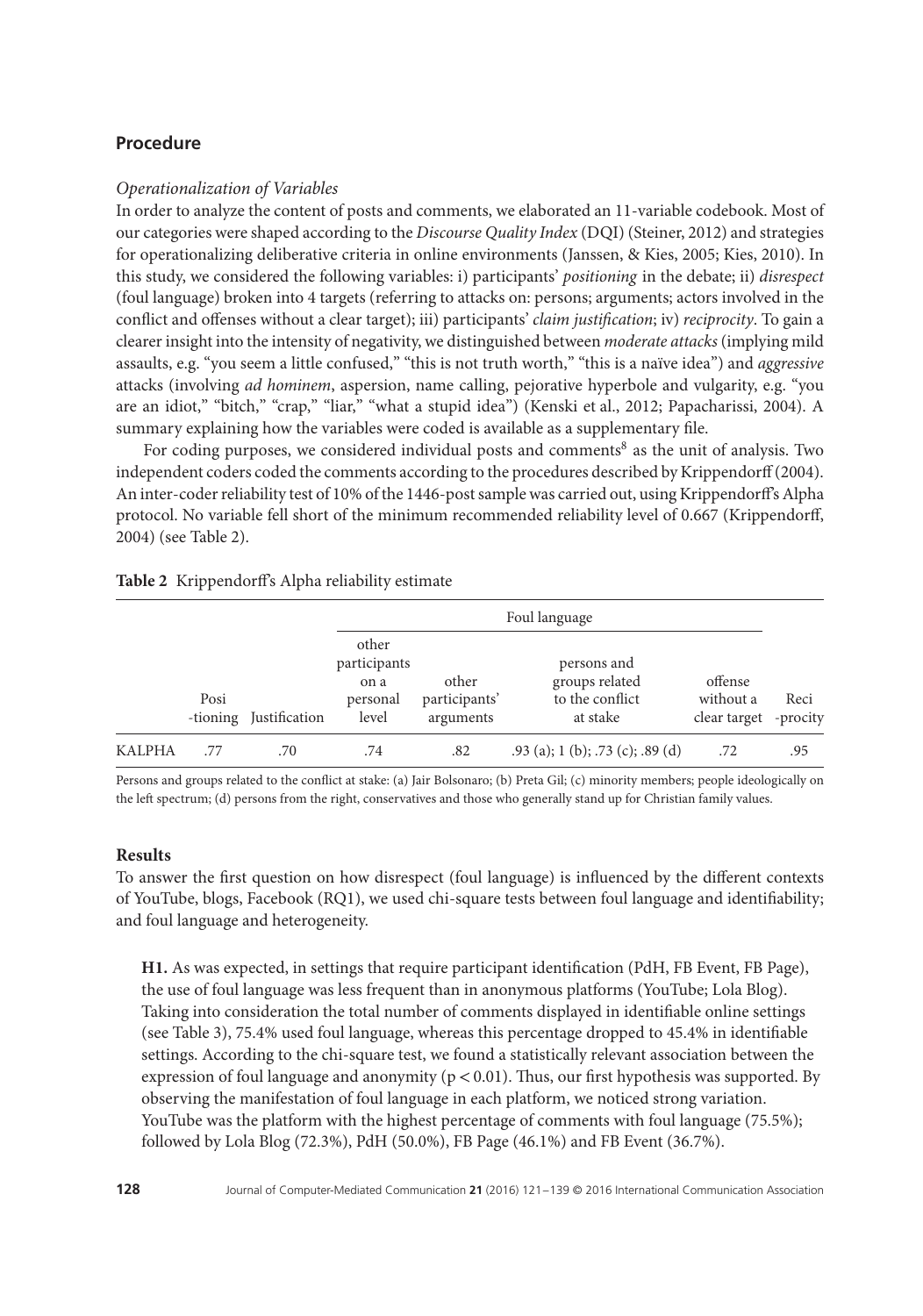|               |     | Anonymous   | Identifiable | Total        |
|---------------|-----|-------------|--------------|--------------|
| Foul language | No  | 131 (24.6%) | 485 (54.6%)  | 617 (43.4%)  |
|               | Yes | 401 (75.4%) | 404 (45.4%)  | 804 (56.6%)  |
| Total         |     | 532 (100 %) | 889 (100 %)  | 1421 (100 %) |

**Table 3** Distribution of disrespect (foul language) in identifiable and anonymous platforms

 $\chi$ 2 = 117.43 Pr = 0.00.

**H2.** predicted that comments made in homogeneous platforms (Lola Blog, FB Page, FB Event) would show more respect within groups, but less respect towards other groups as compared to heterogeneous platforms (YouTube, PdH). To test this hypothesis, we first investigated the use of foul language in homogeneous and heterogeneous platforms. In the sequence, we explored the different ways in which disrespect was related to participants (addressed to speakers on a personal level and to speakers' opinions) in homogenous and heterogeneous settings. Then, we compared expression of disrespect toward groups involved in the conflict at stake (Bolsonaro and conservative people on one side and Preta Gil and minorities on the other side) in these types of environments.

**Table 4** Distribution of disrespect (foul language) in homogeneous and heterogeneous platforms

|               |     | Homogenous Platforms | Heterogeneous Platforms | Total       |
|---------------|-----|----------------------|-------------------------|-------------|
| Foul language | No  | 418 (53.9%)          | 198 (30.7%)             | 617 (43.4%) |
|               | Yes | 358 (46.1%)          | 447 (69.3%)             | 804 (56.6%) |
| Total         |     | 776 (100%)           | 645 (100%)              | 1421 (100%) |

 $\chi$ 2 = 75.93 Pr = 0.00.

First, we detected that the use of foul language was more frequent in heterogeneous settings. This could be affirmed with a statistical significance of p *<*.01. As shown in Table 4, we found foul language in 69.3% of the messages displayed in settings harbouring participants with different perspectives, whereas this percentage dropped to 53.9% in homogeneous environments.Thus far, these findings might indicate that people are more motivated to use foul language when interacting with those who hold different views.

**Table 5** Targets of disrespect (foul language) by online settings

|                                                        |     | YouTube           | PdH Blog          | Lola Blog        | FB Page           | FB Event          | Total              |
|--------------------------------------------------------|-----|-------------------|-------------------|------------------|-------------------|-------------------|--------------------|
| Other participants on a<br>personal level <sup>a</sup> | No  | 397<br>$(81.9\%)$ | 150<br>$(93.8\%)$ | 47<br>$(100\%)$  | 478<br>$(79.3\%)$ | 116<br>$(90.6\%)$ | 1188<br>$(83.5\%)$ |
|                                                        | Yes | 88<br>$(18.1\%)$  | 10<br>$(6.3\%)$   | $0(0\%)$         | 125<br>$(20.8\%)$ | 12<br>$(9.4\%)$   | 235<br>$(16.5\%)$  |
| Other participants'<br>arguments $b$                   | No  | 471<br>$(97.1\%)$ | 150<br>$(93.8\%)$ | 45<br>$(95.7\%)$ | 566<br>$(94.0\%)$ | 128<br>$(100\%)$  | 1360<br>$(95.6\%)$ |
|                                                        | Yes | 14<br>$(2.8\%)$   | 10<br>$(6.2\%)$   | 2<br>$(4.3\%)$   | 36<br>$(6.0\%)$   | $0(0\%)$          | 62<br>$(4.4\%)$    |

Journal of Computer-Mediated Communication **21** (2016) 121–139 © 2016 International Communication Association **129**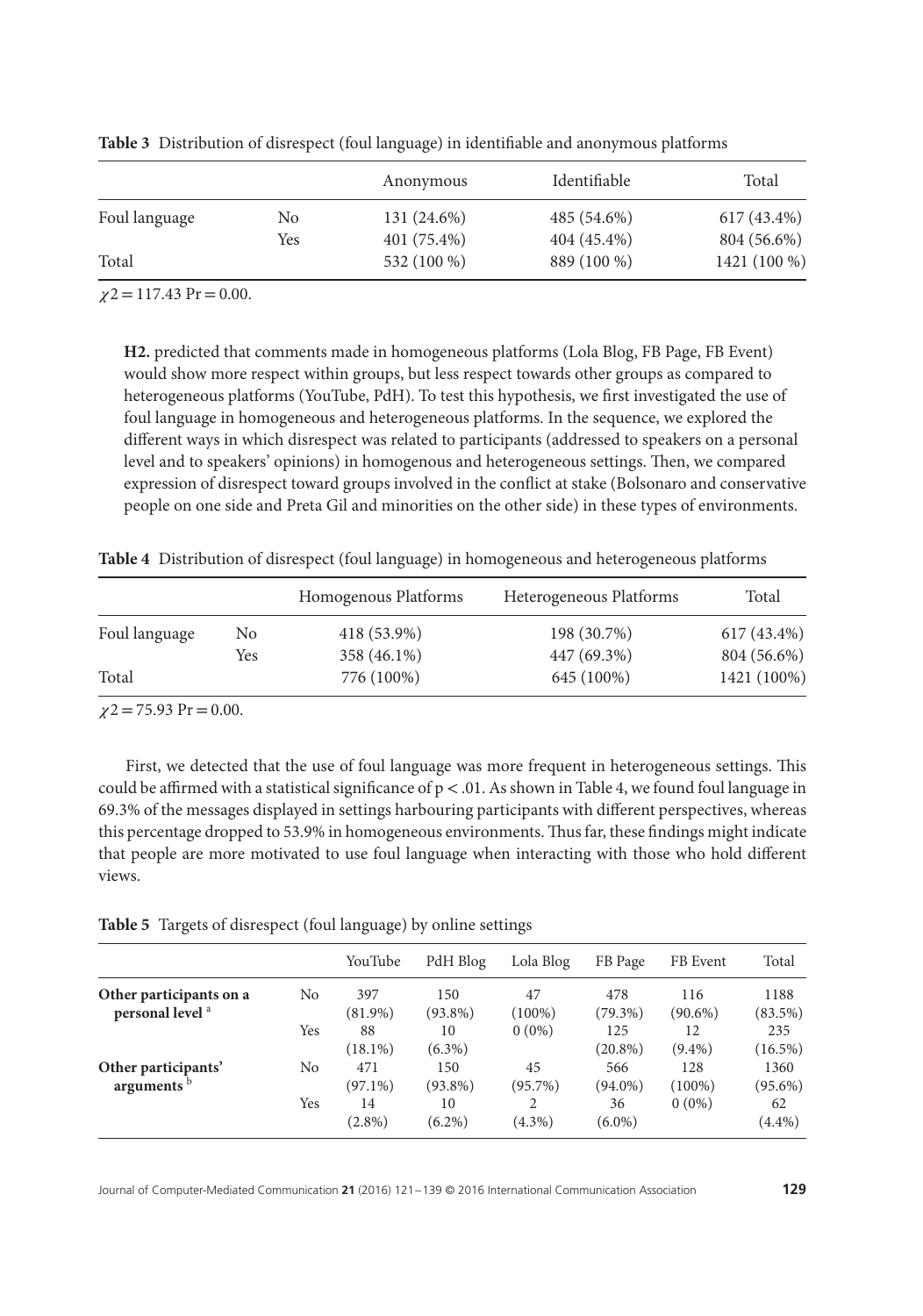# **Table 5** Continued

|                                                        |     | YouTube           | PdH Blog          | Lola Blog                    | FB Page           | FB Event          | Total              |
|--------------------------------------------------------|-----|-------------------|-------------------|------------------------------|-------------------|-------------------|--------------------|
| Persons and groups related<br>to the conflict at stake |     |                   |                   |                              |                   |                   |                    |
| Bolsonaro <sup>c</sup>                                 | No  | 302               | 134               | 24                           | 579               | 108               | 1147               |
|                                                        | Yes | $(62.3\%)$<br>183 | $(83.8\%)$<br>26  | $(51.1\%)$<br>23             | $(96.2\%)$<br>23  | $(84.4\%)$<br>20  | $(80.7\%)$<br>275  |
| Preta Gil <sup>d</sup>                                 | No  | $(37.7\%)$<br>463 | $(16.3\%)$<br>158 | $(48.9\%)$<br>47             | $(3.8\%)$<br>593  | $(15.7\%)$<br>126 | $(19.3\%)$<br>1387 |
|                                                        | Yes | $(95.5\%)$<br>22  | $(98.8\%)$<br>2   | $(100\%)$<br>$0(0\%)$        | $(98.5\%)$<br>9   | $(98.4\%)$<br>2   | (97.5%)<br>35      |
| Minority members <sup>e</sup>                          | No  | $(4.5\%)$<br>429  | $(1.3\%)$<br>134  | 43                           | $(1.5\%)$<br>523  | $(1.6\%)$<br>122  | $(2.5\%)$<br>1251  |
|                                                        | Yes | $(88.5\%)$<br>56  | $(83.8\%)$<br>26  | $(91.5\%)$<br>$\overline{4}$ | $(86.9\%)$<br>79  | $(95.3\%)$<br>6   | $(88.0\%)$<br>171  |
|                                                        |     | $(11.6\%)$        | $(16.3\%)$        | $(8.6\%)$                    | $(13.2\%)$        | $(4.7\%)$         | $(12.0\%)$         |
| Conservatives <sup>f</sup>                             | No  | 438<br>$(90.3\%)$ | 151<br>$(94.4\%)$ | 36<br>$(76.6\%)$             | 591<br>$(98.2\%)$ | 119<br>$(93.0\%)$ | 1335<br>$(93.9\%)$ |
|                                                        | Yes | 47<br>$(9.7\%)$   | 9<br>$(5.7\%)$    | 11<br>$(23.4\%)$             | 11<br>$(1.8\%)$   | 9<br>$(7.1\%)$    | 87<br>$(6.1\%)$    |
| Offense without a clear<br>target <sup>8</sup>         | No  | 391<br>$(80.6\%)$ | 134<br>$(83.8\%)$ | 46<br>$(97.9\%)$             | 539<br>$(89.7\%)$ | 123<br>$(96.1\%)$ | 1233<br>$(86.8\%)$ |
|                                                        | Yes | 94<br>$(19.4\%)$  | 26<br>$(16.3\%)$  | 1<br>$(2.1\%)$               | 62<br>$(10.3\%)$  | 5<br>$(3.9\%)$    | 188<br>$(13.30\%)$ |

 $a_{\chi^2} = 42.48 \text{ Pr} = 0.00.$   $b_{\chi^2} = 18.26 \text{ Pr} = 0.02.$   $c_{\chi^2} = 231.17 \text{ Pr} = 0.00.$   $d_{\chi^2} = 18.58 \text{ Pr} = 0.02.$   $c_{\chi^2} = 10.82 \text{ Pr} = 0.03.$   $f_{\chi^2} = 56.71$  $Pr = 0.00$ .  $\frac{g}{2} \times 2 = 40.14$   $Pr = 0.00$ .

To identify the ways in which targets of foul language are related to in-group audiences (see Table 5), we present a chart that summarizes data about each platform. We use a descriptive strategy to observe if the platforms may attend the expectations announced in H2.

Chart 1-Summary of findings in each setting as related to H2

| Homogeneous platforms                                                            | $H2_{\lambda}$ |
|----------------------------------------------------------------------------------|----------------|
| Lola Blog- the vast majority of posts were explicitly against the congressman    |                |
| $(76.6\%$ against vs 2.1% in favor - 21.3% neutral), users completely refrained  |                |
| from attacking in-group participants on a personal level and very few moderate   |                |
| attacks were targeted to their arguments (4.3%). Almost all comments             |                |
| containing foul language assailed "the other side" - i.e., 48.9% the congressman |                |
| (40.4% aggressive) and 23.4% conservative groups (17% aggressive).               |                |
| FB Event- many posts were explicitly against the congressman (46.1% were against | $H2\sqrt{ }$   |
| Bolsonaro vs 10.9% in favor - 43.0% neutral), 15.7% of comments attacked         |                |
| Bolsonaro (9.4% aggressive) and 7.2% (5.5% aggressive) targeted conservative     |                |
| people. It should be noted that 9.4% of comments contained offensive words       |                |
| (4.7% aggressive) directed at conversation partners on a personal                |                |
| level – particularly the small number of people who supported the                |                |
| congressman, but no remarks referred to their arguments.                         |                |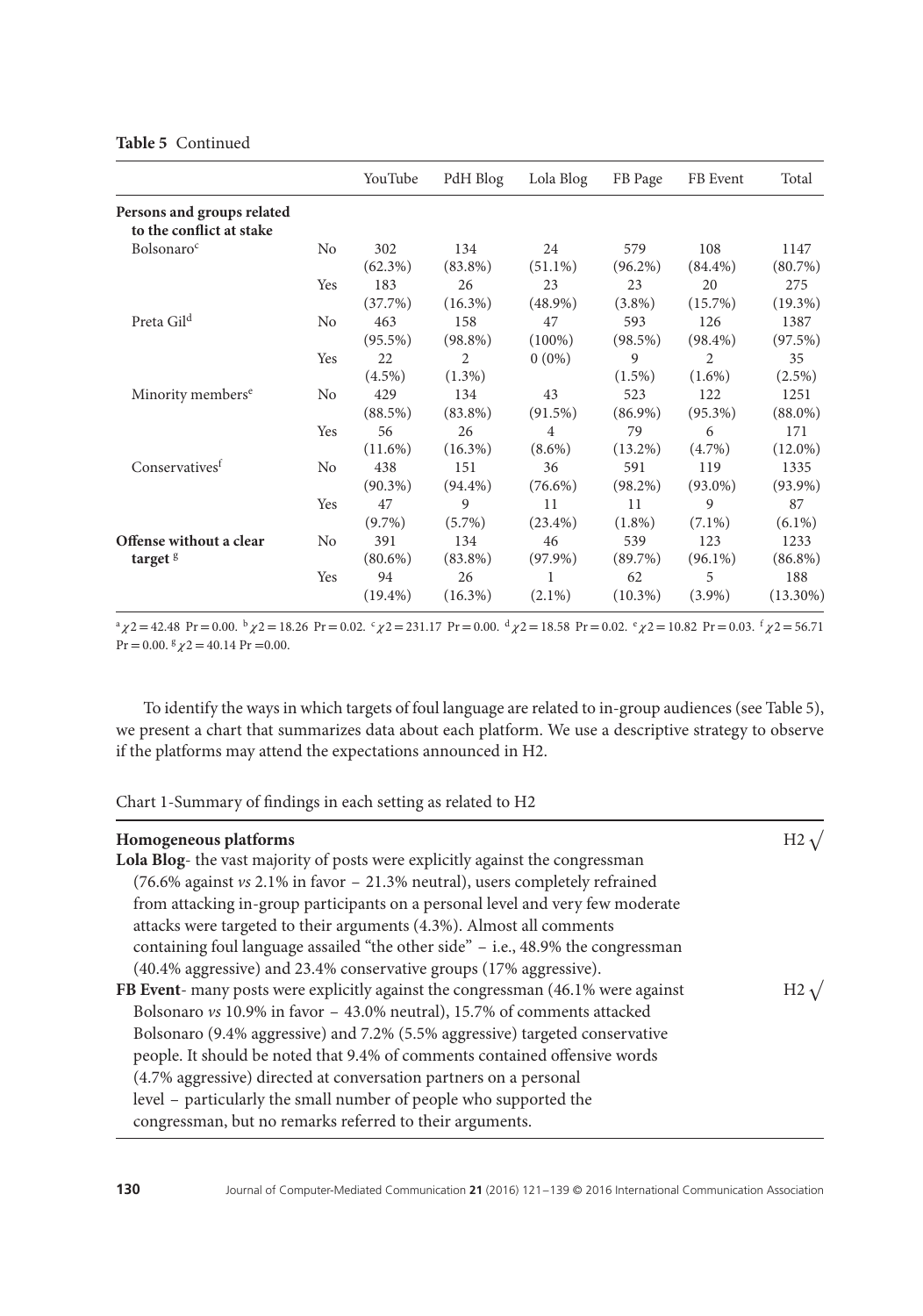#### Chart 1-Continued

| FB Page- many posts were explicitly in favor of the congressman (42.6% of<br>comments in favor Bolsonaro vs 11.6% against - 45.8% neutral) - 13.2% of<br>comments with foul language targeted minorities (10% aggressive), but rarely<br>Bolsonaro (1.3% moderate and 2.5% aggressive). In FB Page, we found a large<br>number of attacks directed on a personal level (20.8%) - addressed to the small<br>number of users who criticized the congressman. | $H2\sqrt{}$ |
|------------------------------------------------------------------------------------------------------------------------------------------------------------------------------------------------------------------------------------------------------------------------------------------------------------------------------------------------------------------------------------------------------------------------------------------------------------|-------------|
| Heterogeneous platforms                                                                                                                                                                                                                                                                                                                                                                                                                                    |             |
| YouTube-considered a heterogeneous platform (29.5% of comments in favor                                                                                                                                                                                                                                                                                                                                                                                    | $H2\sqrt{}$ |
| Bolsonaro vs 49.5% against - 21.0% neutral), YouTube reflected the use of the                                                                                                                                                                                                                                                                                                                                                                              |             |
| most foul language (75.5%). Compared to sites harboring like-minded people,                                                                                                                                                                                                                                                                                                                                                                                |             |
| in this case, profanity addressed a plurality of targets. For example, insulting                                                                                                                                                                                                                                                                                                                                                                           |             |
| comments were directed as follows: 18.1% other users and 2.8% their                                                                                                                                                                                                                                                                                                                                                                                        |             |
| arguments; 37.7% Bolsonaro; 4.5% Preta Gil; 9.7 % conservative groups; 11.6%                                                                                                                                                                                                                                                                                                                                                                               |             |
| minorities; 19.4% did not have a clear target.                                                                                                                                                                                                                                                                                                                                                                                                             |             |
| PdH-considered a heterogeneous platform (20.0% of comments in favor                                                                                                                                                                                                                                                                                                                                                                                        | $H2 \times$ |
| Bolsonaro vs 41.3% against - 38.8% neutral). In PdH Blog, profanity also                                                                                                                                                                                                                                                                                                                                                                                   |             |
| focused on different targets, but often at a lower percentage than in YouTube                                                                                                                                                                                                                                                                                                                                                                              |             |
| (16.3% Bolsonaro; no attacks to Preta Gil; 5.7% conservative). The exception is                                                                                                                                                                                                                                                                                                                                                                            |             |
| the use of foul language to attack minorities (16.3%). It should be noted that                                                                                                                                                                                                                                                                                                                                                                             |             |
| PdH was the environment with the lowest volume of profanity used to insult                                                                                                                                                                                                                                                                                                                                                                                 |             |
| others on a personal level (6.3%), after Lola Blog. The low volume of profanity                                                                                                                                                                                                                                                                                                                                                                            |             |
| used to insult others on a personal level was unexpected considering our                                                                                                                                                                                                                                                                                                                                                                                   |             |
| hypothesis (H2). In this setting, the use of foul language aimed at arguments                                                                                                                                                                                                                                                                                                                                                                              |             |
| was considerably low (3.1% moderate; 3.1% aggressive), but a little higher than                                                                                                                                                                                                                                                                                                                                                                            |             |
| in other settings: FB Page (3.3% moderate; 2.7% aggressive); Lola Blog (4.3%                                                                                                                                                                                                                                                                                                                                                                               |             |
| moderate; none aggressive); YouTube (1.6% moderate; 1.2 % aggressive).                                                                                                                                                                                                                                                                                                                                                                                     |             |

To test H2, we used a chi-square test between foul language in both settings and targets addressed to: (i) other participants on a personal level; (ii) other participants' arguments (iii) persons and groups related to the conflict at stake; and (iv) offense without a clear target.

**Table 6** Targets of disrespect (foul language) in homogeneous and heterogeneous platforms

|                             |     | Homogeneous | Heterogeneous | Total         |
|-----------------------------|-----|-------------|---------------|---------------|
| Other participants on a     | No  | 641 (82.4%) | 567 (87.9%)   | 1208 (84.9%)  |
| personal level <sup>a</sup> | Yes | 137 (17.6%) | 78 (12.1%)    | $215(15.1\%)$ |
| Other participants'         | No  | 739 (95.1%) | 624 (96.7%)   | 1363 (95.9%)  |
| arguments $b$               | Yes | 38 (4.9%)   | $21(3.3\%)$   | 59 (4.1%)     |

Journal of Computer-Mediated Communication **21** (2016) 121–139 © 2016 International Communication Association **131**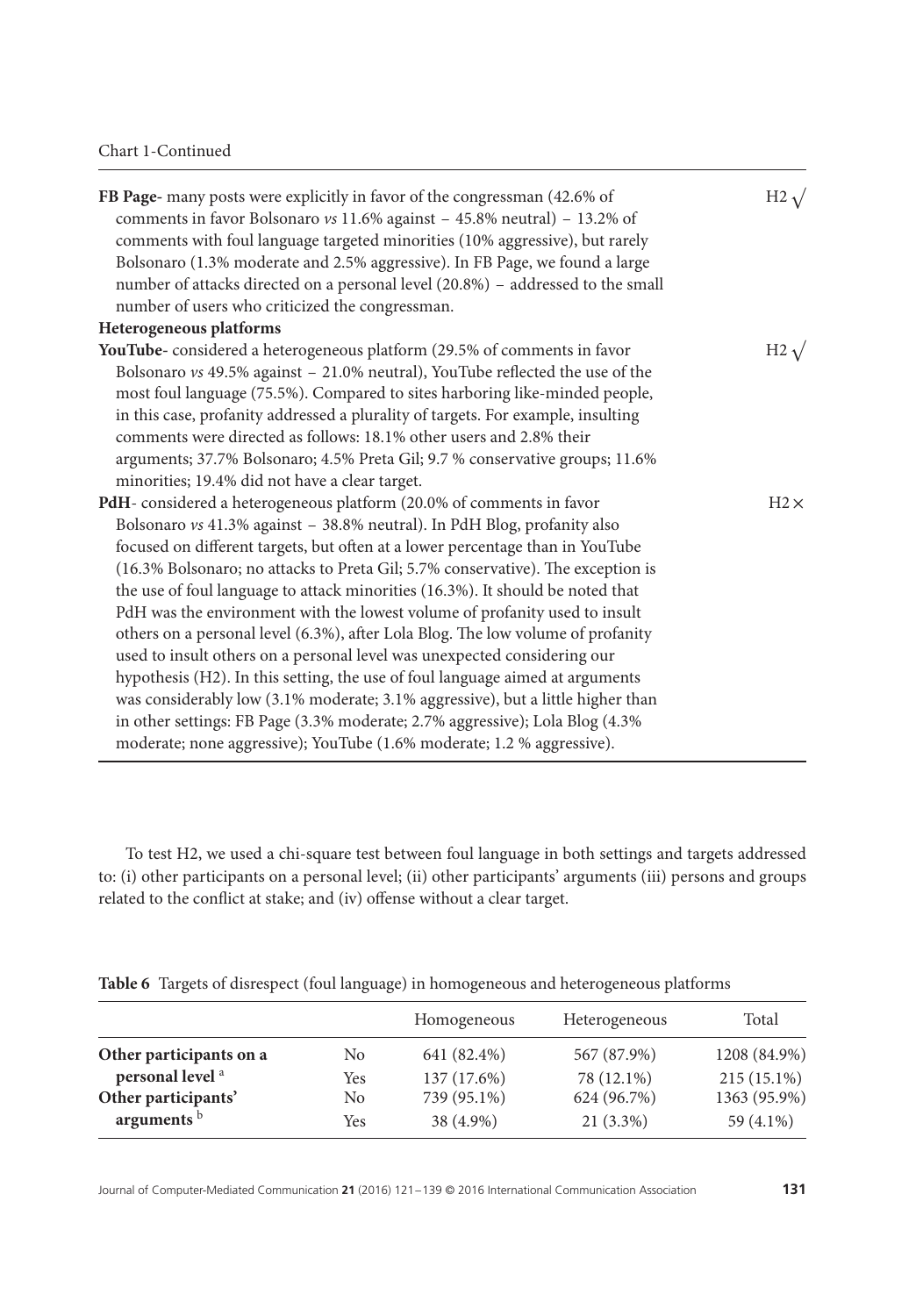|                                                        |            | Homogeneous | Heterogeneous | Total        |
|--------------------------------------------------------|------------|-------------|---------------|--------------|
| Persons and groups related<br>to the conflict at stake |            |             |               |              |
| Bolsonaro <sup>c</sup>                                 | No         | 711 (91.5%) | 479 (74.3%)   | 1190 (83.7%) |
|                                                        | <b>Yes</b> | 66 (8.5%)   | 166 (25.7%)   | 232 (16.3%)  |
| Preta Gil <sup>d</sup>                                 | No         | 766 (98.6%) | 626 (97.1%)   | 1392 (97.9%) |
|                                                        | <b>Yes</b> | $11(1.4\%)$ | 19 (2.9%)     | $30(2.1\%)$  |
| Minority members <sup>e</sup>                          | No         | 688 (88.5%) | 581 (90.1%)   | 1269 (89.2%) |
|                                                        | <b>Yes</b> | 89 (11.5%)  | 64 (9.9%)     | 153 (10.8%)  |
| Conservatives <sup>f</sup>                             | No         | 746 (96.0%) | 601 (93.2%)   | 1347 (94.7%) |
|                                                        | <b>Yes</b> | $31(4.0\%)$ | 44 (6.8%)     | 75 (5.3%)    |
| Offense without a clear                                | No         | 708 (91.2%) | 546 (84.7%)   | 1254 (88.2%) |
| target <sup>8</sup>                                    | <b>Yes</b> | 68 (8.8%)   | 99 (15.3%)    | 167(11.8%)   |

**Table 6** Targets of disrespect (foul language) in homogeneous and heterogeneous platforms

 $a_{\chi}$ 2 = 8.36 Pr = 0.004.  $b_{\chi}$ 2 = 2.36 Pr = 0.124.  $c_{\chi}$ 2 = 76.74 Pr = 0.000.  $d_{\chi}$ 2 = 3.99 Pr = 0.046.  $c_{\chi}$ 2 = 0.86  $Pr = 0.353$ .  $f \chi^2 = 5.65$   $Pr = 0.017$ .  $g \chi^2 = 14.73$   $Pr = 0.000$ .

According to H2, we expected that commenters would use less foul language to attack participants on a personal level than commenters in heterogeneous platforms. Yet, we found that homogenous settings have 17.6% of this type of insult whereas heterogeneous have 12.1%. This difference is considered statically relevant (p *<*0.01). These findings do not confirm our second hypothesis. Nevertheless, much of our expectation was ratified. In homogeneous forums, participants typically showed respect toward members of the same group and attacked "the other groups." Whereas commenters on Lola Blog insulted opposing groups from a third-person perspective (they were not present in this forum), participants in FB Event and FB Page met a small number of opponents and affronted them on a personal level (from a second person perspective). Contradicting our expectation, commenters on PdH blog, while interacting with users with conflicting values and opinions, showed the lowest level of disrespect to persons (after Lola Blog). Our findings thus urge caution for explaining how the expression of disrespect relates to homophily and heterogeneity in online platforms; and suggest that culture or norms in the context of communication pose important constraints to discussants.

To answer how the deliberative dimensions of reciprocity and justification are related to the use of foul language (RQ2), we used descriptive statistics to map the general context of dialogue in each setting. We then ran bivariate tests to describe and analyse the co-variation of the dependent variables (justification and reciprocity) in relation to the variable of foul language. When considering all settings, we observed that 60.5% of comments showed some kind of reason backing up a claim – 36.6% presented a simple justification (one reason) and 23.9% showed a complex structure of justification (two or more reasons). Blog users elaborated more messages with justifications when regarding each environment separately – 74.4% in PdH Blog, 70.2% in Lola Blog; 62.5% in YouTube, 54.6% in FB Page, 33.6% in FB Event. Bivariate analyses (see Table 7) demonstrated a significant positive relationship between justification and the use of foul language. Counterintuitively, our findings also showed that commenters who used foul language are more likely to present more justifications to support their claims than commenters who did not use foul language. According to a Pearson's chi-square test, we can say that there is a statistically relevant association between these two variables ( $p < 0.01$ ). When we focus on the targets of negativity, we notice that in all cases the percentage of comments that present foul language, as well as justification (at least one reason), remains higher than comments containing profanity without justification.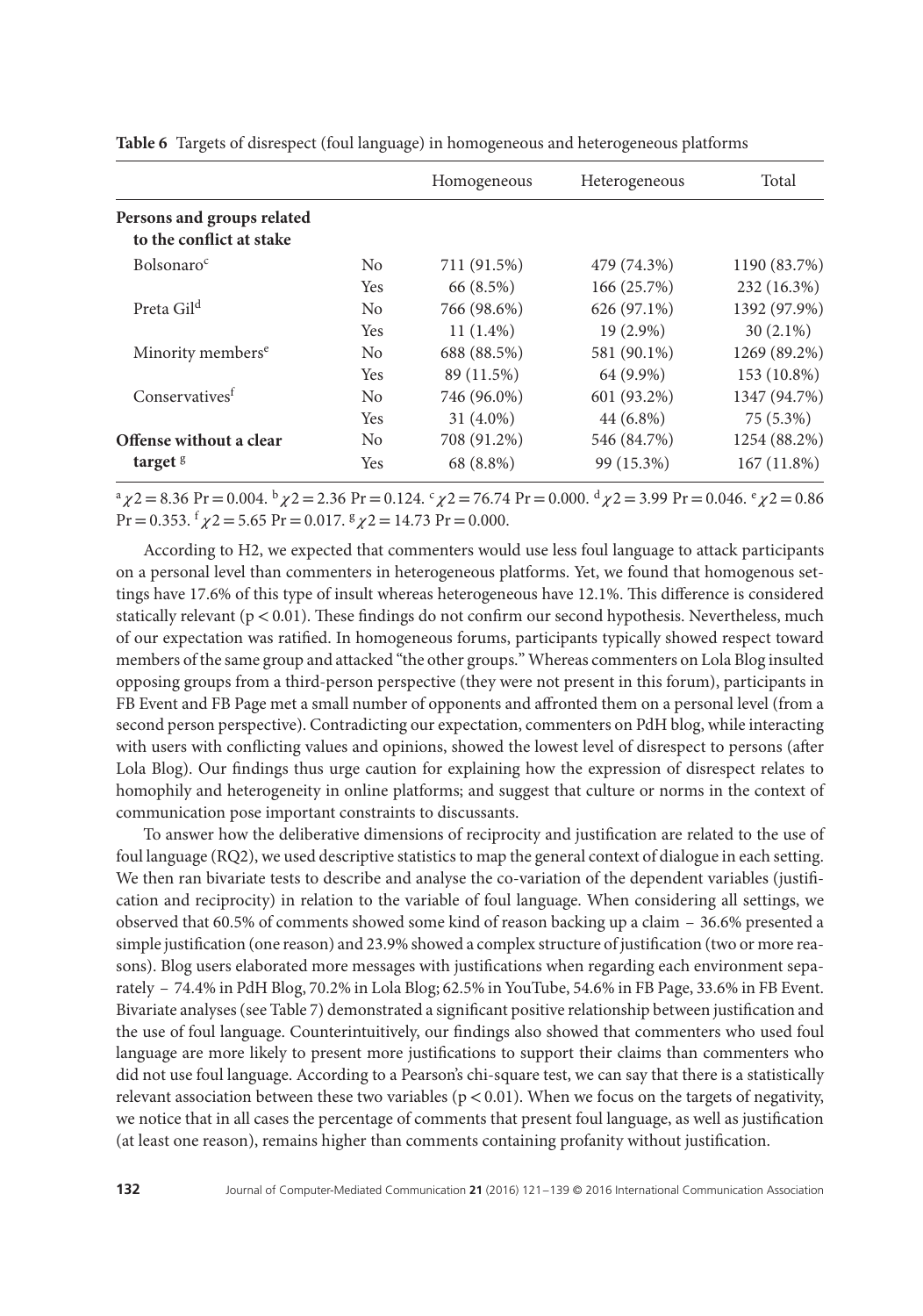|                        |             | Foul language |             |
|------------------------|-------------|---------------|-------------|
| Level of justification | No          | Yes           | Total       |
| Without justification  | 337 (54.6%) | 257 (32.0%)   | 594 (41.8%) |
| One justification      | 224 (36.3%) | 429 (53.4%)   | 653 (46.0%) |
| Two justifications     | 56 (9.1%)   | 117 (14.6%)   | 173 (12.2%) |
| Total                  | 617 (100%)  | 803 (100%)    | 1420 (100%) |

**Table 7** Level of justification in comments expressing disrespect (foul language)

 $\chi$ 2 = 73.538 Pr = 0.000.

Regarding all settings, we found that 56.5% of comments showed reciprocity, i.e., some kind of attunement with other messages in order to provide answers, complementation and/or rebuttals. FB Page (76.1%) was the setting with the highest level of reciprocity, followed by PdH Blog (70.4%), FB Event (62.1%), Lola Blog (44.7%), and YouTube (26.7%). Posts initiating a conversation tended to present foul language less frequently than those inserted in ongoing debates (see Table 8). When taking the comments that started a debate into consideration, 48.3% used foul language. This percentage increased to 51.7% in comments that were part of a current debate. According to a Pearson's chi-square test, we can say that there is a statistically relevant association between these two variables (p *<*0.01).

|  |  |  | Table 8 Relation between disrespect (foul language) and reciprocity |  |  |  |  |
|--|--|--|---------------------------------------------------------------------|--|--|--|--|
|--|--|--|---------------------------------------------------------------------|--|--|--|--|

|             |                          | Foul language  |              |               |  |
|-------------|--------------------------|----------------|--------------|---------------|--|
|             |                          | No             | Yes          | Total         |  |
| Reciprocity | Post starts a debate     | 223 (36.1%)    | 387 (48.3%)  | 610 (43.0%)   |  |
|             | Post is part of a debate | 394 (63.9%)    | 415 (51.7%)  | 809 (57.0%)   |  |
| Total       |                          | $617(100.0\%)$ | 802 (100.0%) | 1419 (100.0%) |  |

 $\chi$ 2 = 20.873 Pr = 0.000.

We could not find expressive differences regarding reciprocity and the target of foul language in the various settings. Nevertheless, we detected the following pattern. Foul language addressing other participants and their arguments on a personal level predominantly happened in the flux of a discussion (the comment is part of a debate). Whereas, foul language that targeted actors and groups involved in the conflict, mostly occurred at the beginning of a discussion (the comment starts a debate). These results achieved statistical significance (p*<*0.05).

#### **Discussion**

The aim of this study was to explore conditions for mutual respect regarding deliberation in different contexts of online everyday talk, marked by identifiability/anonymity, as well as heterogeneity/homophily. We employed the use of foul language to operationalize different targets of profanity and impacts on justification and reciprocity – two important dimensions of deliberation. While supporting previous studies that assert the digital media's design and affordances help to shape online discussion, our findings advance a deeper understanding of the importance of the culture and norms that are defined and followed in particular online contexts.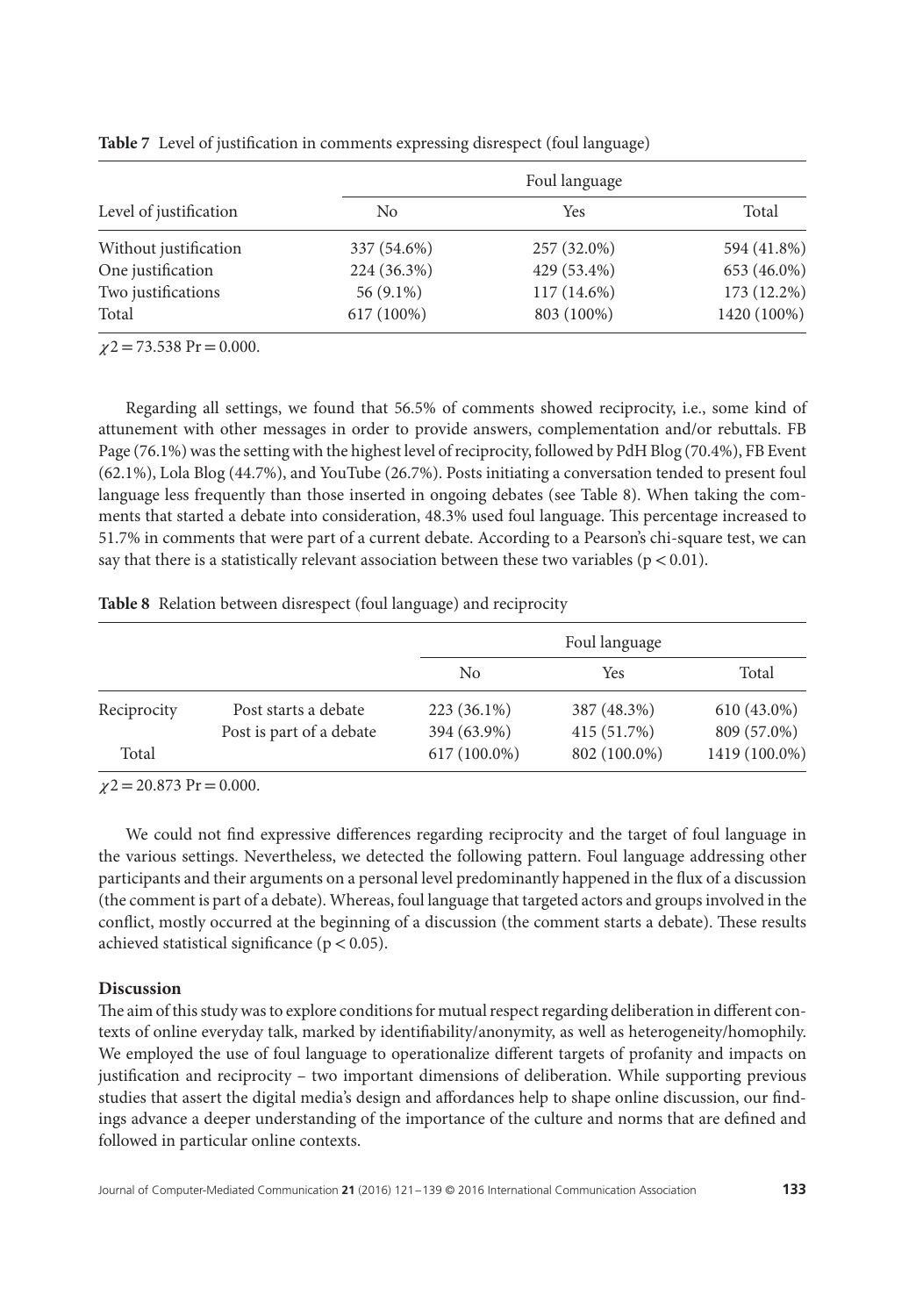As was expected, people are more likely to use foul language when interacting in anonymous settings in comparison to more identifiable ones; and the absence of social cues encourages verbal attacks and uncivil behavior (Hill & Hughes, 1998; Papacharissi, 2004; Rowe, 2014). Further examination of who is talking to who complicates this argument in several ways.

In YouTube, an anonymous setting with cross-cutting views, we found the highest rates of foul language, as well as insults on a personal level, compared to other settings. Many participants identify themselves by using bizarre pseudonyms ("Isaywhat Iwant and screwyouifyoudon'tlikeit", "Hardrockanchorthat'sme", "Tellmelies") and identify other speakers as "idiots," "imbeciles," "clowns," "fairies," or "narrow-minded". Insults addressed to interlocutors on a personal level can be viewed as a symptom that someone is not considered a morally responsible agent; they are not "intelligent" and capable arguers or they are second-class citizens (Bohman & Richardson, 2009; Habermas, 1995; Honneth, 1996, 2007; Maia, 2014). If respect for a person is a precondition for entering into a dialogue, participants in YouTube indeed rarely considered what others said; and attacks on arguments were very scarce (behind FB Event).

A sharp contrast was seen in Lola Blog, also an anonymous setting, but designed for discussion among like-minded people, where participants fully respected their conversation partners. There were no attacks on a personal level and only some moderate outbreaks addressed what was said. Participants in PdH blog (a heterogeneous setting where users could be identified) voiced expressions laden with emotion, outrage or irony to address others' claims, but systematically avoided insulting their character or dignity. This attitude in blogs signifies that participants mutually acknowledge the other's equal status as a source of reasons and claims.

In Facebook settings, where people self-selected into groups with partisan views, participants formed "polarized crowds" of two distinct groups that rarely interacted with each other (Dahlberg, 2007; Smith et al., 2014; Sunstein, 2001). Participants in FB Event (43,808 members) and FB Page (1,746 members) showed mutual respect for partisan fellows. Yet, they typically offended (in "your face style") those from "the other side," who were treated as "intruders" rather than conversation partners, and thus invited to withdraw from dialogue. This behavior was found in FB Page ("*only those who support Bolsonaro should be interacting in these posts- that was the intended idea*") as well as FB Event ("*Some people think like you. Join them and support whoever you see fit).*

Thus far, our findings corroborate the prediction that the use of foul language is related to self-presentation in particular contexts (Gervais, 2014). When people are discussing issues such as conflictive claims of identity, they strategically choose targets of profanity depending on in-group and out-group audiences. Our data further show that individual actors (like Bolsonaro and Preta Gil) and groups (such as conservative people and minorities) become targets of pejorative words and vulgarity in all settings. This fact does not necessarily disconfirm the importance of respect for deliberation. More specifically, it suggests that negativity towards certain persons and groups, when expressed in the third person within the debate context, may fall within the range of justifiable claims. Making angry claims that someone's specific character or features are bad, or a position is repulsive ("Bolsonaro is a racist"), or that certain demands are not worthy of respect can be linked to critical judgments.

These results pose a distinctive analytical framework to examine how disrespect is related to deliberative dimensions of reciprocity and justification (RQ2). Our study suggests that disrespect impacts argumentation in a more complex way than previously assumed. Counterintuitively, our findings showed that the sets of comments with foul language also frequently presented justification. Coe, Kenski & Rains' (2014) analysis of newspaper website comments also found the same tendency. Our results point out that in hot discussions with cross-cutting cleavages – in our case, conflicting assertions of identity, disgusting behaviors and a group's demands – participants can use vulgarity and verbal attacks, and still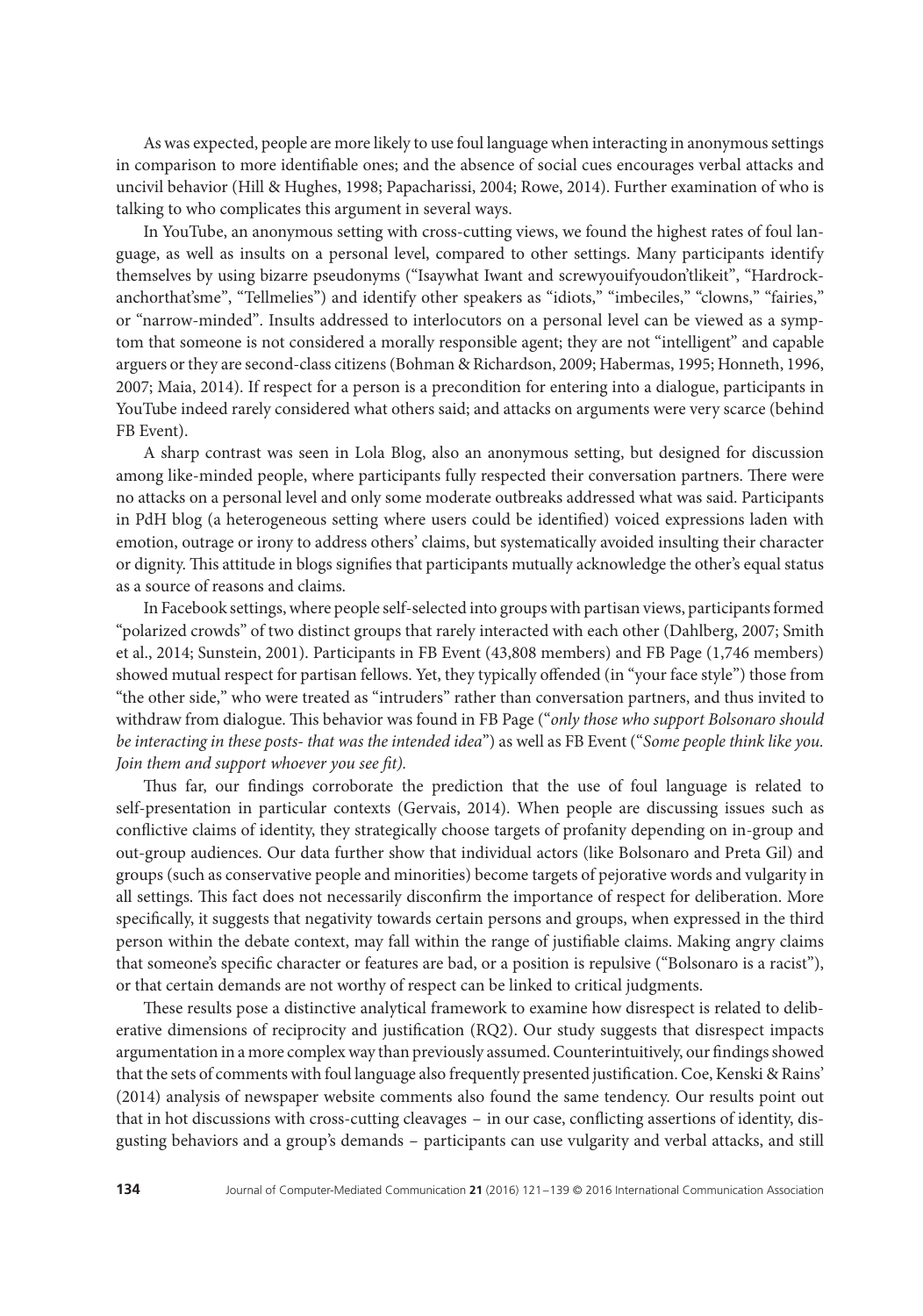justify their views and preferences. Disrespectful comments are not necessarily blind reactions, hollow or irrational.

Regarding reciprocity, our results suggest that forum participants were more willing to use profanity to downgrade opposing groups or arguments in messages that started a debate than in comments made during an ongoing discussion. In contrast, attacks to individuals on a personal level were more common during the flux of a debate. Our results again indicate that respect for others' moral standing may enable dialogue; and speakers can advance their claims and continue to differ about values, preferences and interests (Gutmann & Thompson, 2004; Rostbøll, 2011).

In YouTube, the high level of *ad hominem* attacks disrupts the equalization of assumptions about one's partner, and this practice seems to block dialogic cooperation. In this setting, our data showed that users did present some justification (a simple one) to back up their positions, but had the lowest rate of reciprocity in comparison to other environments. Arguably, aggressive YouTube speakers provided reasons to assert inequalities among participants in front of an "imagined 'mass' of ordinary users" (Burgess & Green, 2009, p. 8), but were most likely indifferent and uninterested as to whether or not others would respond to them.

In contrast, PdH Blog participants, who were also interacting within an adversarial setting, showed mutual respect for the interlocutors' status as political equals. This seems to create an environment in which each side feels responsible for keeping the conversation going as a joint activity (Davis, 2013; Thorseth, 2011). PdH Blog is the setting with the highest rate of comments with justification (also qualified justifications) and high reciprocity (second only to FB Page). Our qualitative reading suggests that participants attacked minorities and conservative groups alike when commenting about freedom of speech, minority rights and public policies for protecting disadvantaged groups. However, they not only expressed their opinions, they took the opponents' opinions seriously enough to "correct" misinformation and wrong or shortsighted views. Interrogating, disputing, and arguing in front of a skeptical, but attentive heterogeneous audience (Bächtiger et al., 2010) seems to lead to an improvement in opinions within this "small blog community."

Our data showed that, after PdH Blog, Lola Blog presented the second highest level of comments with justification. We believe we were not able to capture higher levels of reciprocity in this setting due to the fact that the tool 'reply to' was not available. This option was offered in all settings. Yet, our qualitative analysis suggests that participants in Lola Blog, while unanimously condemning the congressman, did not support the same point. They disputed propositions of alleged shared goals and negotiated varying means to combat discrimination or other perceived problems. Contrary to the view that people do not engage in discussions in like-minded groups (Mutz, 2006), our findings support studies that assert individuals are exposed to dissimilar views across partisan groups (Kim, 2011). In this aspect, our work corroborates Thorseth's (2011) view that communication in blogs focused on issue-specific topics related to personal experiences tend to generate reflective thinking and judgement on collective problems.

A different picture is found in Facebook. Our findings suggest that awareness of being in a large group with similar political views may reinforce predilections (Coleman & Moss, 2012; Mutz, 2006; Stromer-Galley & Wichowski, 2011) and lead to the perception that one does not need to negotiate their values, beliefs, and preferences with others. FB Page and FB Event were the environments with the lowest volume of comments with justification, but with high levels of reciprocity. This most obviously means that sharing time and space with others supports relational attunement – which does not necessarily mean a discursive engagement. In these large groups, participants in FB Event in particular seemed motivated to publicly express their preferences and document them, without further explanations and justifications. They often shared links to websites of influential leaders, organizations and news outlets with a similar political message; and instructed one another on how to shape personalized messages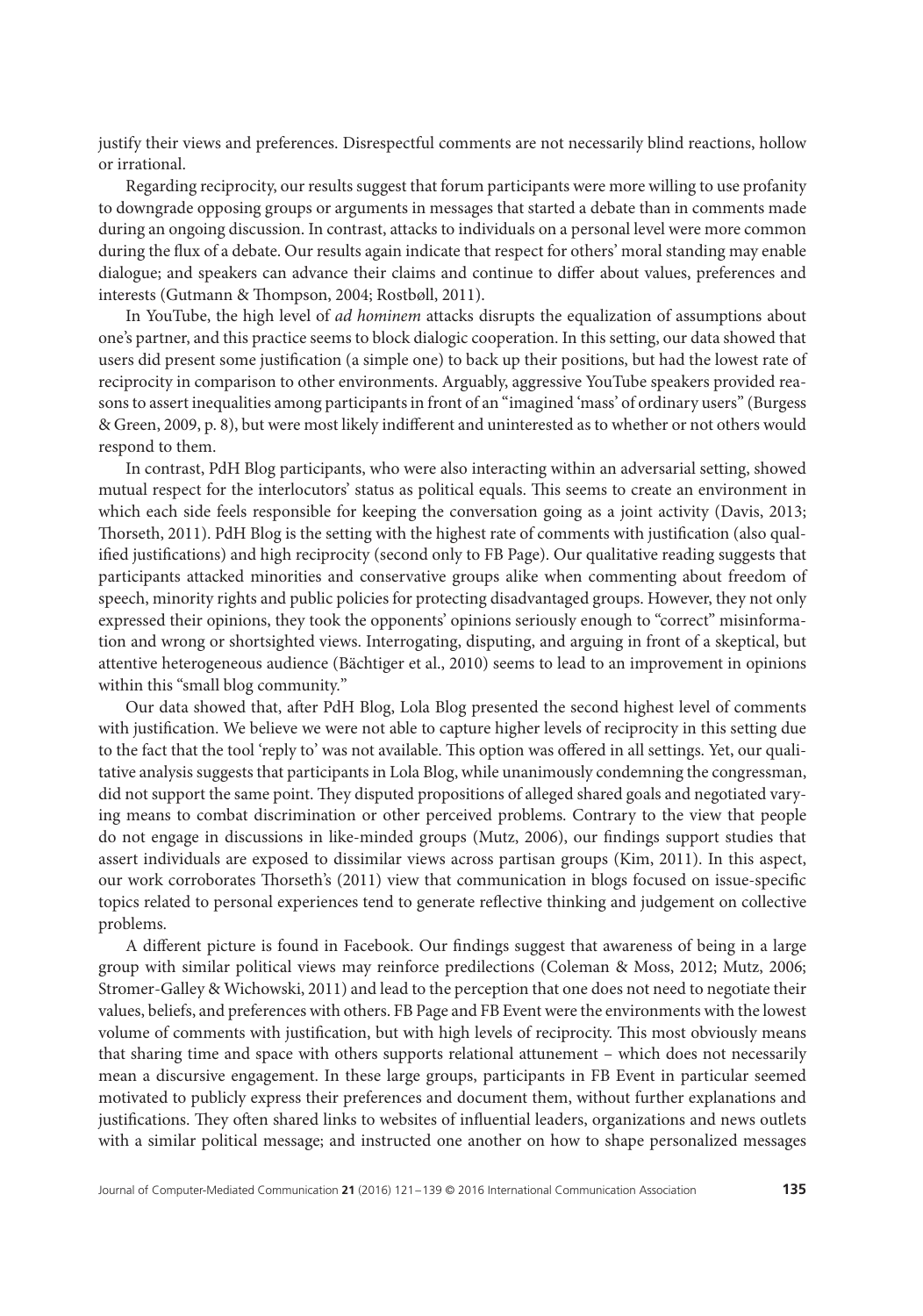to encourage mobilization. In FB Page, participants seemed willing to justify their views. Nonetheless, several participants were active in stating insults and disparaging perspectives to the small number of people who criticized the congressman. Within a community of the like-minded, attacks to members of "the other side" provoked a heated reaction from discussants<sup>9</sup>, without shaping further reflection on the challenging claims (Dahlberg, 2007; Sunstein, 2001).

#### **Conclusion**

Public debates that play out freely in everyday life help citizens to process what should be respected and the reasons behind individuals' commitments (Bohman & Richardson, 2009; Conover & Searing, 2005; Laden, 2012; Maia, 2012, 2014; Mansbridge, 1999; Rostbøll's, 2011). The objectives of this article have both empirical-analytical and theoretical implications. First, the empirical contributions of this article involved investigating conditions for mutual respect in three online settings. Researchers have examined online deliberation in separate contexts, but there are few studies that make comparisons across contexts. While supporting previous studies that assert platform designs influence users' interactions, our comparative analysis shows that online norms are also important. A combination of online platform affordances, norms and participants' expectations form the conditions necessary to create mutual respect in the digital environment.

This study's contributions go one step further. Our research took several variables into account and relied on users' discussions in YouTube, blogs, and Facebook to measure targets of profanity. As was expected, aggression on a personal level, affecting people's dignity and rights (Gutmann & Thompson, 2004; Mansbridge et al. 2010; Habermas, 1996), is more likely to provoke negative reactions and outrage than attacks to arguments or the demands of groups. When people talk within groups that embrace similar values and opinions, they tend to show mutual respect towards their partners; and are likely to focus their negativity on other groups. Our analysis also demonstrates how targeted foul language has mixed consequences in shaping justification and reciprocity within distinct communication contexts.

This article also has analytical implications on the systemic approach to deliberation. Taking the view of the hybrid and interconnected media environment into account may allow researchers to systematically observe how citizens engage in highly distinctive and sometimes complementary practices. For instance, users can engage in playful or aggressive interactions in YouTube, jump over to a blog discussion to examine their opinions with opponents or like-minded people, or simultaneously promote mobilization and political activism via Facebook. Future research could examine how this complex network of connectivity relates to institutional forums or dissects the linkage between horizontal communication among citizens and vertical communication with political representatives. Sociodemographic variables could be incorporated to investigate the distinct political attitudes of participants, as well as their use of SNS. Moreover, additional analyses could explore different digital platforms and unpack deliberative discussion in relation to varying types of conflict. Despite these limitations, this study suggests that scholars should pay more attention to the subtle and complicated ways of how disrespect is showcased in distinct online settings. As digital environment has become increasingly incorporated into "ongoing everyday politics," it is important to further investigate how insults address persons, arguments or other groups, in regard to an actual or absent audience.

#### **Notes**

1 In brief, the normative principles are: (a) participants should mutually provide reasons that they think others can comprehend and accept; (b) and consider their conversational partners as free and equal persons; (c) interaction should be free and unforced, and (d) potentially include all those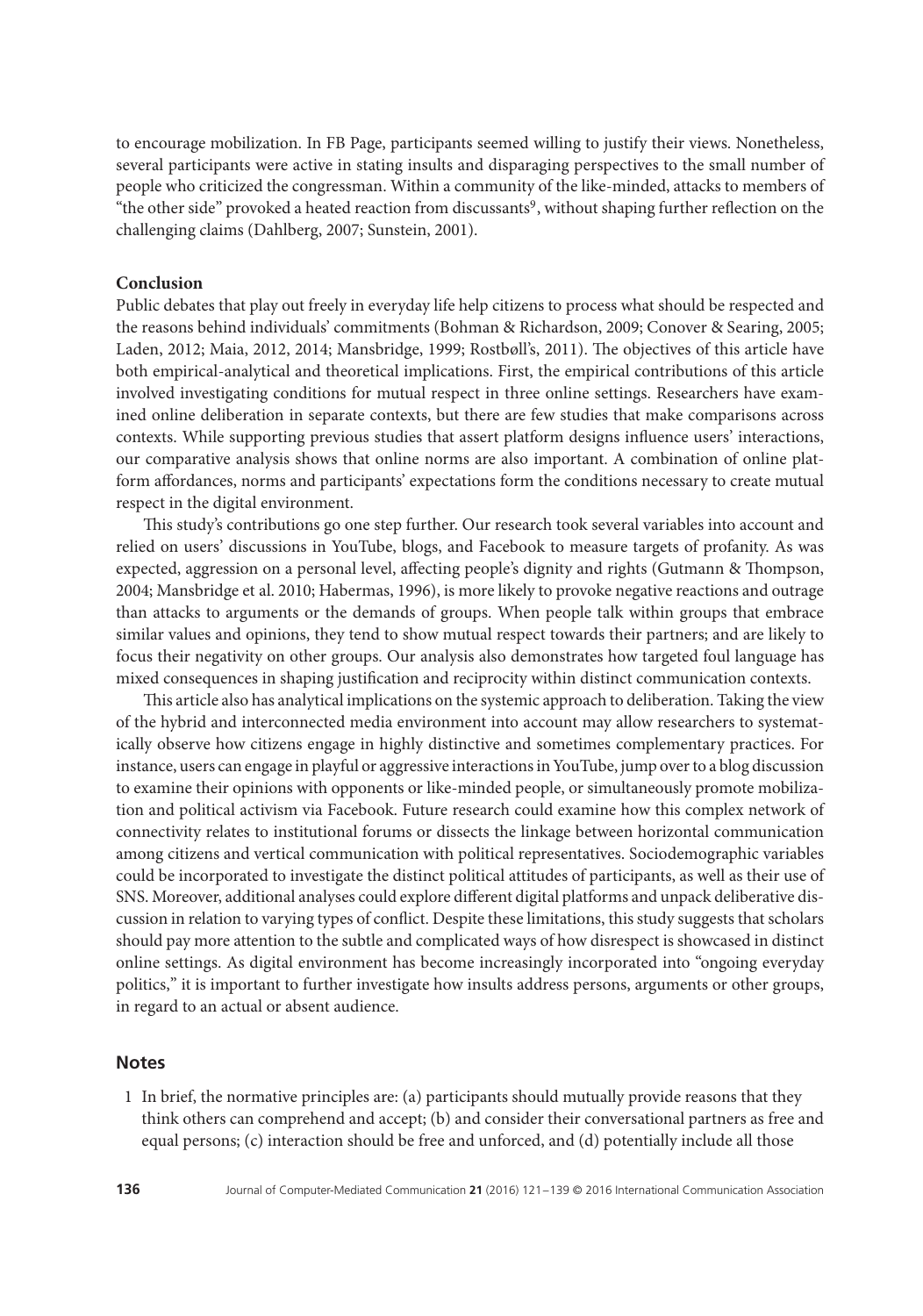who might be affected or concerned; (e) participants should speak sincerely and treat one another with mutual respect; (f) there should be no restrictions regarding topics and contributions; (g) the possibility of participants transcending their initial preference and the chance to reverse outcomes must exist (Habermas, 1996, p. 305–306).

- 2 "CQC"'s average audience was five IBOP points (a Nielsen-type of TV rating).
- 3 http://www.youtube.com/watch?v=y8imZAGzO\_c
- 4 http://papodehomem.com.br/bolsonaro-meu-bom/
- 5 http://escrevalolaescreva.blogspot.com/2011/03/bolsonaro-e-seu-nicho-de-mercadoreaca.html
- 6 https://www.facebook.com/events/103062809777752/
- 7 https://www.facebook.com/pages/Jair-Bolsonaro/145284638861357comunidade
- 8 For YouTube and Blogs we coded comments; and for Facebook both comments and posts.
- 9 FB Page had the highest number of super-posters (more than 10 comments), who were responsible for 58.4% of all comments, including attacks on persons (24.7%) and other targets (30.1%). Overall, the super-posters were responsible for 48.6% of posts and comments in FB Event, 13.6% in YouTube, 6.5% in PdH and none in Lola Blog.

# **References**

- Anderson, A. A., Brossard, D., Scheufele, D. A., Xenos, M. A., & Ladwig, P. (2014). The "nasty effect": Online incivility and risk perceptions of emerging technologies. *Journal of Computer-Mediated Communication,* 19(3), 373–387.
- Bächtiger, A., Niemeyer, S., Neblo, M., Steenbergen, M. R., & Steiner, J. (2010). Disentangling diversity in deliberative democracy: Competing theories, their blind spots and complementarities. *Journal of Political Philosophy,* 18(1), 32–63.
- Bohman, J., & Richardson, H. S. (2009). Liberalism, deliberative democracy, and "reasons that all can accept." *Journal of Political Philosophy,* 17(3), 253–274.
- Burgess, J., & Green, J. (2009). *YouTube: Online video and participatory culture*. Cambridge, MA: Polity Press.
- Coleman, S., & Moss, G. (2012). Under construction: The field of online deliberation research. *Journal of Technology & Politics,* 9(1), 1–15.
- Conover, P., & Searing, D. (2005). Studying "everyday political talk" in the deliberative system. *Acta Politica,* 40, 269–283.
- Dahlberg, L. (2007). Rethinking the fragmentation of the cyber public: From consensus to contestation. *New Media Society,* 9(5*)*, 827–847.
- Davis, R. (2013). *Politics online: Blogs, chatrooms, and discussion groups in American democracy*. New York, NY: Routledge.
- Douglas, K. M. & McGarty, C. (2001). Identifiability and self-presentation: Computer mediated communication and intergroup interaction. *British Journal of Social Psychology*, 40, 399–416.
- Ellison, N. B. & boyd, D. (2013). Sociality through social network sites. In W. H. Dutton (Ed.), *The Oxford handbook of internet studies* (pp. 151–172). Oxford: Oxford University Press.
- Gervais, B. T. (2014). Incivility online: Affective and behavioral reactions to uncivil political posts in a Web-based experiment. *Journal of Information Technology & Politics*, *0*(0), 1–19.
- Grönlund, K. Bächtinger, A. Setälä (2014). *Deliberative mini-publics: involving citizens in the democratic processes.* Colchester, UK: ECPR Press.
- Grasmuck, S., Martin, J., & Zhao, S. (2009). Ethno-racial identity displays on Facebook. *Journal of Computer-Mediated Communication,* 15(1), 158–188.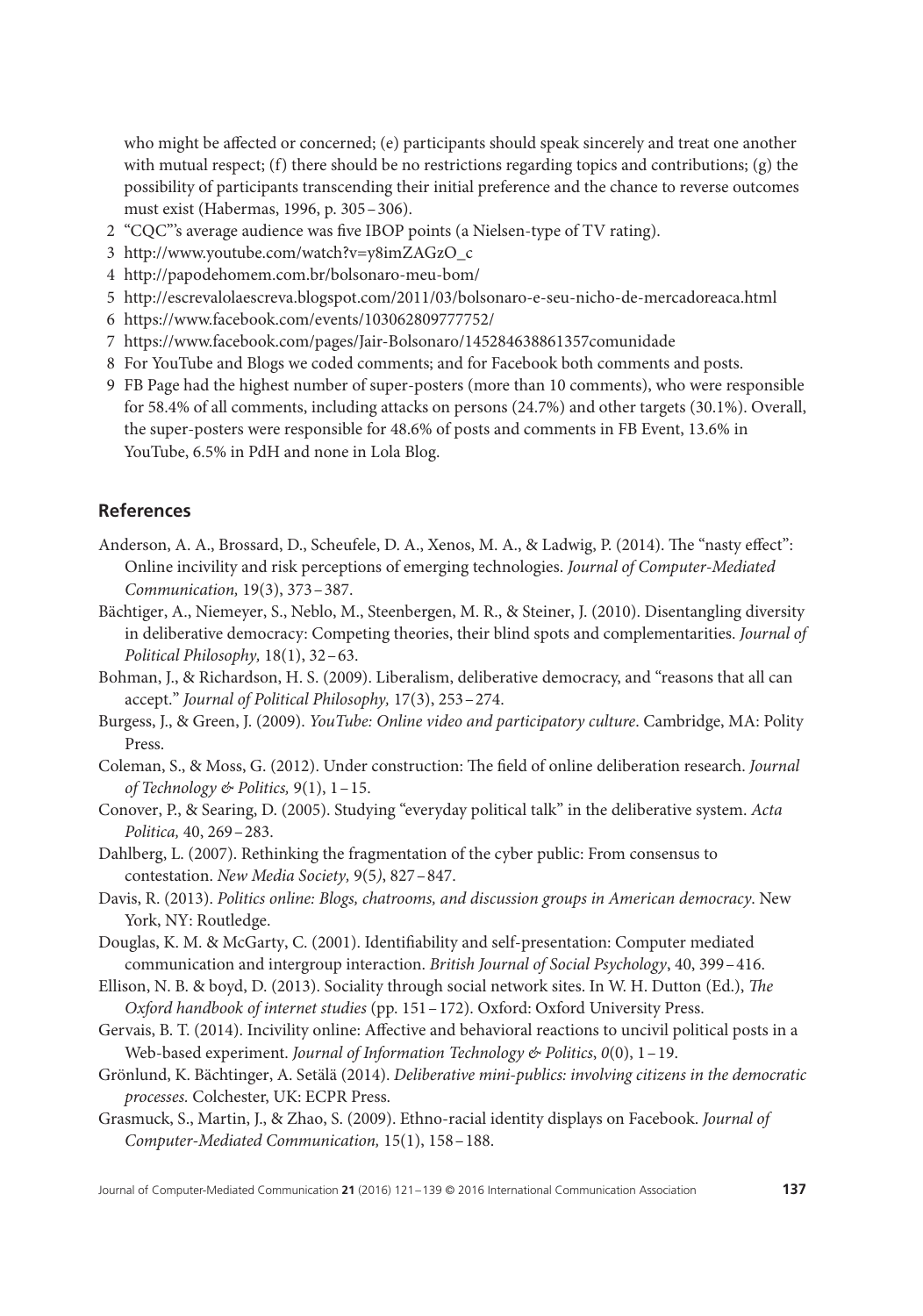Gutmann, A., & Thompson, D. (2004). *Why deliberative democracy?* Princeton, NJ: Princeton University Press

Habermas, J. (1995). *Moral consciousness and communicative action*. Cambridge, MA: MIT Press.

Habermas, J. (1996). *Between facts and norms*. Cambridge, MA: MIT Press.

- Halpern, D. & Gibbs, J. (2013). Social media as a catalyst for online deliberation? Exploring the affordances of Facebook and YouTube for political expression. *Computers in Human Behavior,* 29, 1159–1168.
- Hill, K. A., & Hughes, J. E. (1998). *Cyberpolitics: Citizen activism in the age of the internet*. Lanham, MD: Rowman & Littlefield.
- Honneth, A. (1996). *The struggle for recognition: The moral grammar of social conflicts.* Cambridge, MA: The MIT Press
- Honneth, A. (2007). Between Aristotle and Kant: Recognition and moral obligation. In A. Honneth (Ed.). *Disrespect: The normative foundation of critical theory*. Cambridge, UK: Polity Press.
- Hurrell, C. (2005). Shaping policy discourse in the public sphere: Evaluating civil speech in an online consultation. *The Electronic Journal of e-Government,* 3(2), 67–76.
- Janssen, D., & Kies, R. (2005). Online forums and deliberative democracy. *Acta Politica,* 40, 317–335.
- Coe, K., Kenski, K. & Rains, S. (2014). Online and Uncivil? Patterns and determinants of civility in newspaper website comments*. Journal of Communication,* 64, 658–9.
- Kies, R. (2010). *Promises and limits of web-deliberation*. New York, NY: Palgrave McMillan.
- Kim, Y. (2011). The contribution of social network sites to exposure to political difference: The relationships among SNSs, online political messaging, and exposure to cross-cutting perspectives. *Computers in Human Behavior,* 27, 971–977.
- Krippendorff, K. (2004). *Content analysis*. Thousand Oaks, CA: Sage.
- Laden, A. S. (2012). *Reasoning: A social picture*. Oxford: Oxford University Press.
- Mansbridge, J. (1999). Everyday talk in deliberative system. In S. Macedo (Ed.), *Deliberative politics: Essays on democracy and disagreement* (pp. 211–242). Oxford: Oxford University Press.
- Mansbridge, J., Bohman, J., Chambers, S., Christiano, T., Fung, A., Parkinson, J., Thompson D. F., & Warren, M. E. (2012). A systemic approach to deliberative democracy. In J. Parkinson & J. Mansbridge (Eds.), *Deliberative systems* (pp. 1–26). Cambridge, MA: Cambridge University Press.
- Mansbridge, J., Bohman, J., Chambers, S., Estlund, D., Føllesdal A., Fung, A., Lafont, C., Manin, B., & Martí, J. L. (2010). The place of self-interest and the role of power in deliberative democracy. *The Journal of Political Philosophy,* 18(1), 64–100.
- Maia, R. C. M. (2012). *Deliberation, the media and political talk.* New York, NY: Hampton Press.
- Maia, R. C. M. (2014). *Recognition and the media*. London, UK: Palgrave McMillan.
- Mutz, D. (2006). *Hearing the other side: Deliberative versus participatory democracy*. Cambridge, MA: Cambridge University Press.
- Ng, E. W., & Detenber, B. H. (2005). The impact of synchronicity and civility in online political discussions on perceptions and intentions to participate*. Journal of Computer-Mediated Communication,* 10(3).
- O'Sullivan, P. (2005). Masspersonal communication: Rethinking the mass interpersonal divide. *Paper presented at the ICA Annual Meeting*, New York, NY.
- Orbach, B. (2012). On hubris, civility and incivility. *Arizona Law Review,* 54(12–14), 443–456.
- Papacharissi, Z. (2010). *A private sphere: Democracy in a digital age*. Cambridge: Polity Press.
- Papacharissi, Z. (2004). Democracy online: Civility, politeness, and the democratic potential of online political discussion groups. *News Media & Society*, 6(2) 259–283
- Rostbøll, C. F. (2011). Freedom of expression, deliberation, autonomy and respect. *European Journal of Political Theory,* 10(1), 5–21.